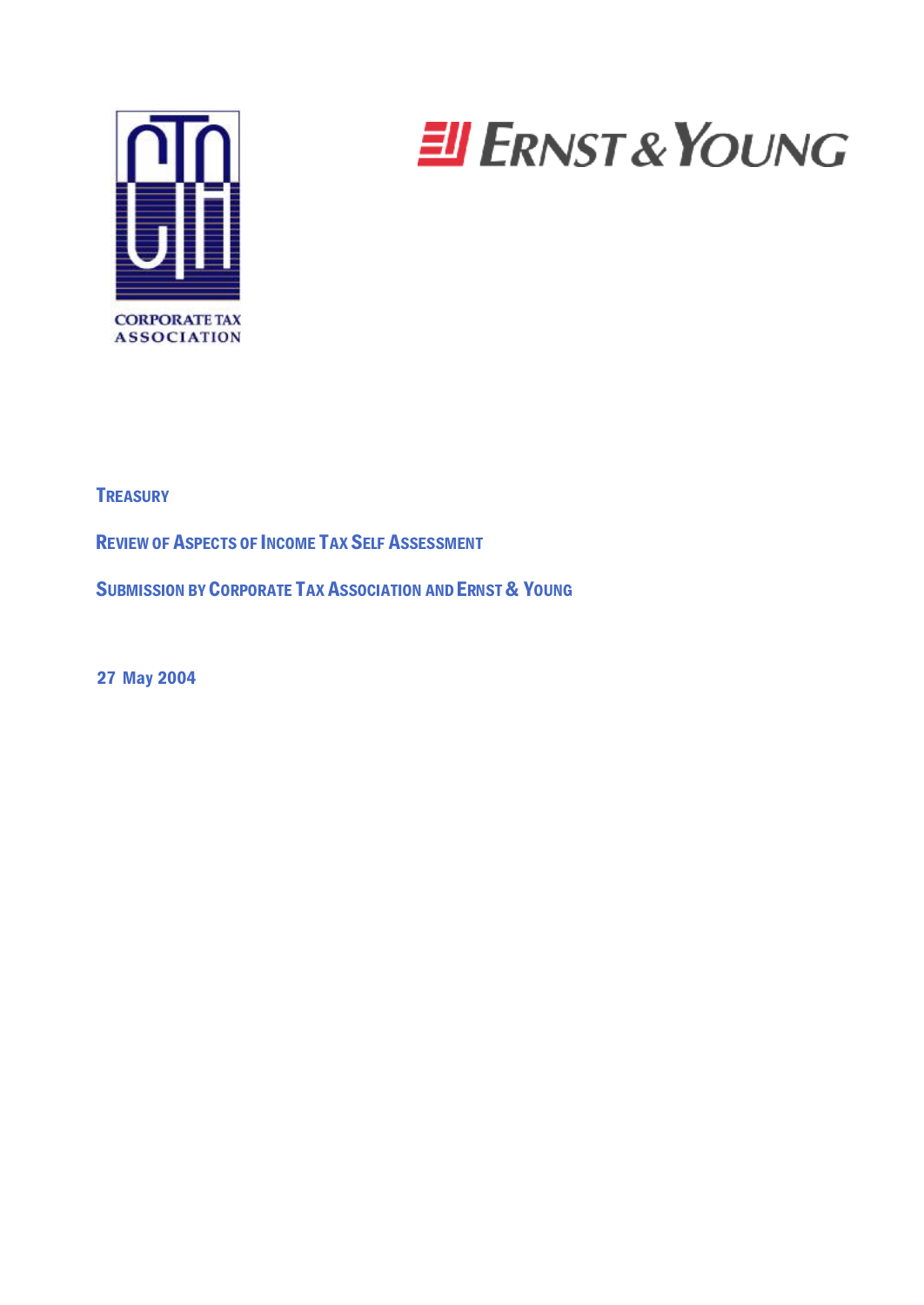

27 May 2004

The Review of Self-Assessment The Treasury Langton Crescent CANBERRA ACT 2600

The Corporate Tax Association and Ernst & Young are pleased to respond to the Review of Aspects of Self Assessment in line with the discussion paper released in March 2004.

The review is timely, given the period since the introduction of the Self Assessment system, and given the developments since that introduction, including in particular the highly desirable series of income tax reforms introduced into the Australian tax system in the period from 1999 to date and continuing. Given the reforms and the need of taxpayers for certainty, various refinements are necessary to:

- a) Processes involving the Australian Taxation Office;
- b) Statutory and other rules regarding aspects of self assessment; and
- c) Processes around the introduction of new income tax legislation.

Recognising the need for the best practice in relation to self assessment and its administrative infrastructure we respond to the review and highlight the following critical issues for action:

- The general interest charge (GIC) requires adjustment to remove the intimidatory and penal policy settings, and for GIC to be imposed at a commercial interest rate.
- In relation to guidance materials, the Tax Office processes delay the issue of guidance in a form which taxpayers can use. We suggest Tax Office focus on three areas - more timely issue of materials from the Tax Office, a more transparent disclosure of unresolved or uncertain issues, and a focus on the use of administrative compliance shortcuts.
- Tax Office material should be legally binding wherever possible. As well, Tax Office changed positions should be operative on a prospective basis and not retrospectively.
- · Improved processes for appeal against private binding rulings.
- It is imperative for the Tax Office to be current in its reviews of taxpayers' affairs by way of reviews, tax audits, risk reviews etc. Tax Office delays in compliance processes frustrate taxpayers, increase compliance costs and increase risks for Government in delaying identification of trends and any law improvements. We agree that the Tax Office should notify any taxpayer selected for audit within two years of lodgment of a return.
- We also note a surprisingly large range of tax issues where the four year period for amendment of assessments does not apply and recommend an across the board limitation of **all open periods for amendment of assessments** to a four year period.

We would be pleased to discuss these matters with you in more detail. Please contact:

- · Corporate Tax Association Frank Drenth, Executive Director on 03 9600 4411 or at Corporate Tax Association, 455 Bourke Street, Melbourne Vic 3000
- Ernst & Young –Tony Stolarek on 03 8650 7654 or John Gonsalves on 03 9288 8699 or at Ernst & Young, 120 Collins Street, Melbourne Vic 3000.

Yours truly

Rudok

Frank Drenth Tony Stolarek Executive Director Partner

Tony Stolaub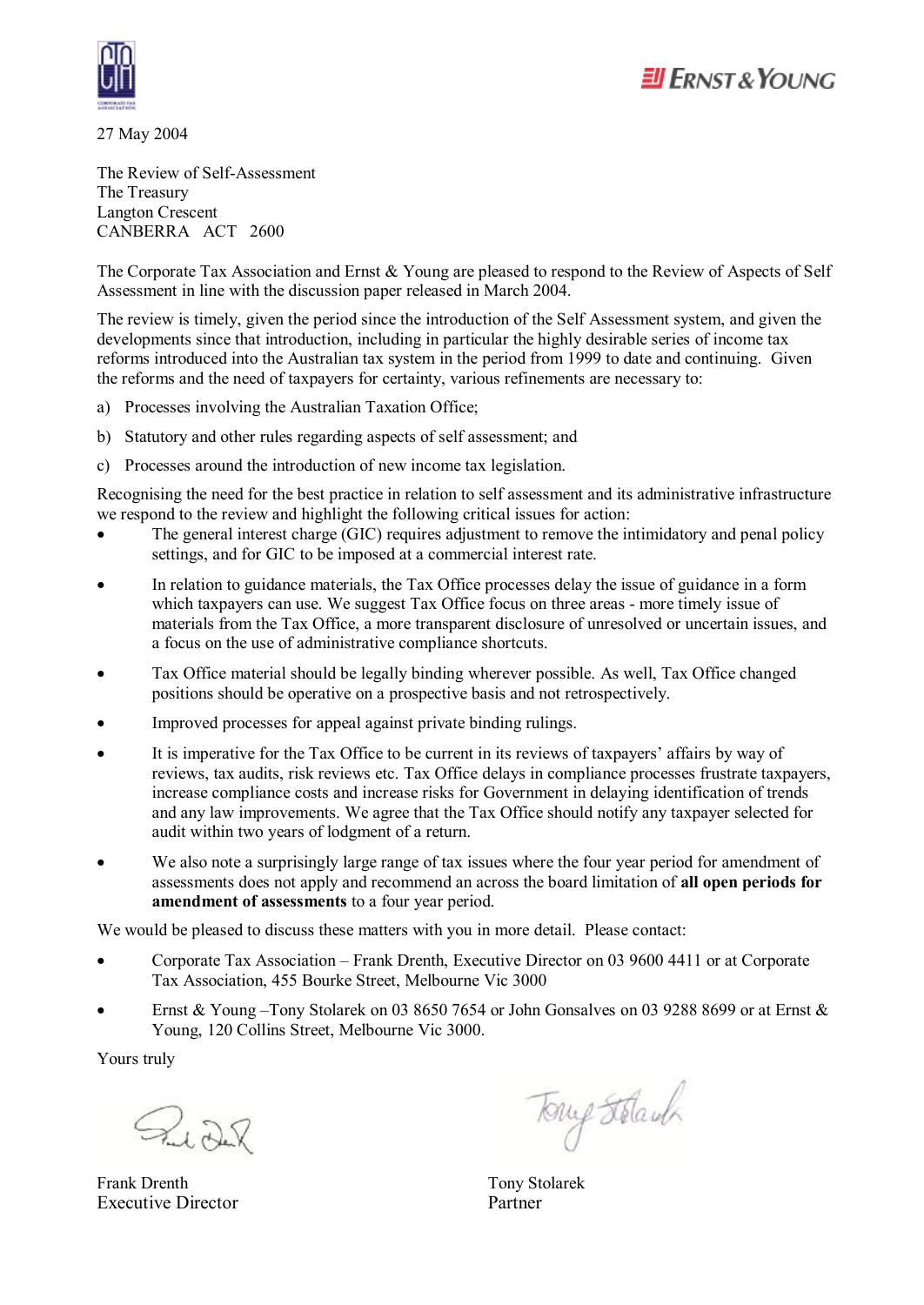

# **Contents**

|        | UNCERTAINTY IS NOT ACCEPTABLE FOR TAXPAYERS, THE GOVERNMENT OR THE REVENUE  2    |  |
|--------|----------------------------------------------------------------------------------|--|
|        |                                                                                  |  |
|        |                                                                                  |  |
|        |                                                                                  |  |
| 2.A    |                                                                                  |  |
| 2.B    |                                                                                  |  |
| 2.C    |                                                                                  |  |
| 2.E    |                                                                                  |  |
| 2.F.   |                                                                                  |  |
| 2.G    |                                                                                  |  |
| 2.I&J. |                                                                                  |  |
| 2.L.   |                                                                                  |  |
|        |                                                                                  |  |
|        | SLOW TAX OFFICE RESPONSE CAUSES VARIOUS PROBLEMS FOR TAXPAYERS AND COMMUNITY  13 |  |
| 3.D.   |                                                                                  |  |
| 3.E    |                                                                                  |  |
| 3.F.   | UNIFORM FOUR YEAR PERIOD - NIL RETURNS AND CURRENTLY UNLIMITED RETURNS 14        |  |
| 3.H.   |                                                                                  |  |
| 3.I.   |                                                                                  |  |
| 3.J.   |                                                                                  |  |
|        |                                                                                  |  |
| 4.A    |                                                                                  |  |
| 4.B&C. |                                                                                  |  |
|        |                                                                                  |  |
| 5.A.   | SHOULD GIC OR PENALTY REGIME PROVIDE INCENTIVES TO ASSESS CORRECTLY? 22          |  |
| 5.B.   |                                                                                  |  |
| 5.C&D  | APPROACHES TO ADDRESS GIC - ARE OTHER APPROACHES APPROPRIATE? 23                 |  |
| 5.E.   |                                                                                  |  |
| 5.F.   | STANDARDISING DEDUCTIBILITY OF GIC FOR NON-CORPORATE TAXPAYERS  24               |  |
|        | <b>OTHER ISSUES - TAX OFFICE DISCRETIONS, TIME LIMITS FOR ELECTIONS  25</b>      |  |
| 6.A    | EARLIER TAX OFFICE EXAMINATION OF RETURNS, WHAT CATEGORIES AND WHY  25           |  |
| 6.E    |                                                                                  |  |
| 6.H    |                                                                                  |  |
| 6.I.   |                                                                                  |  |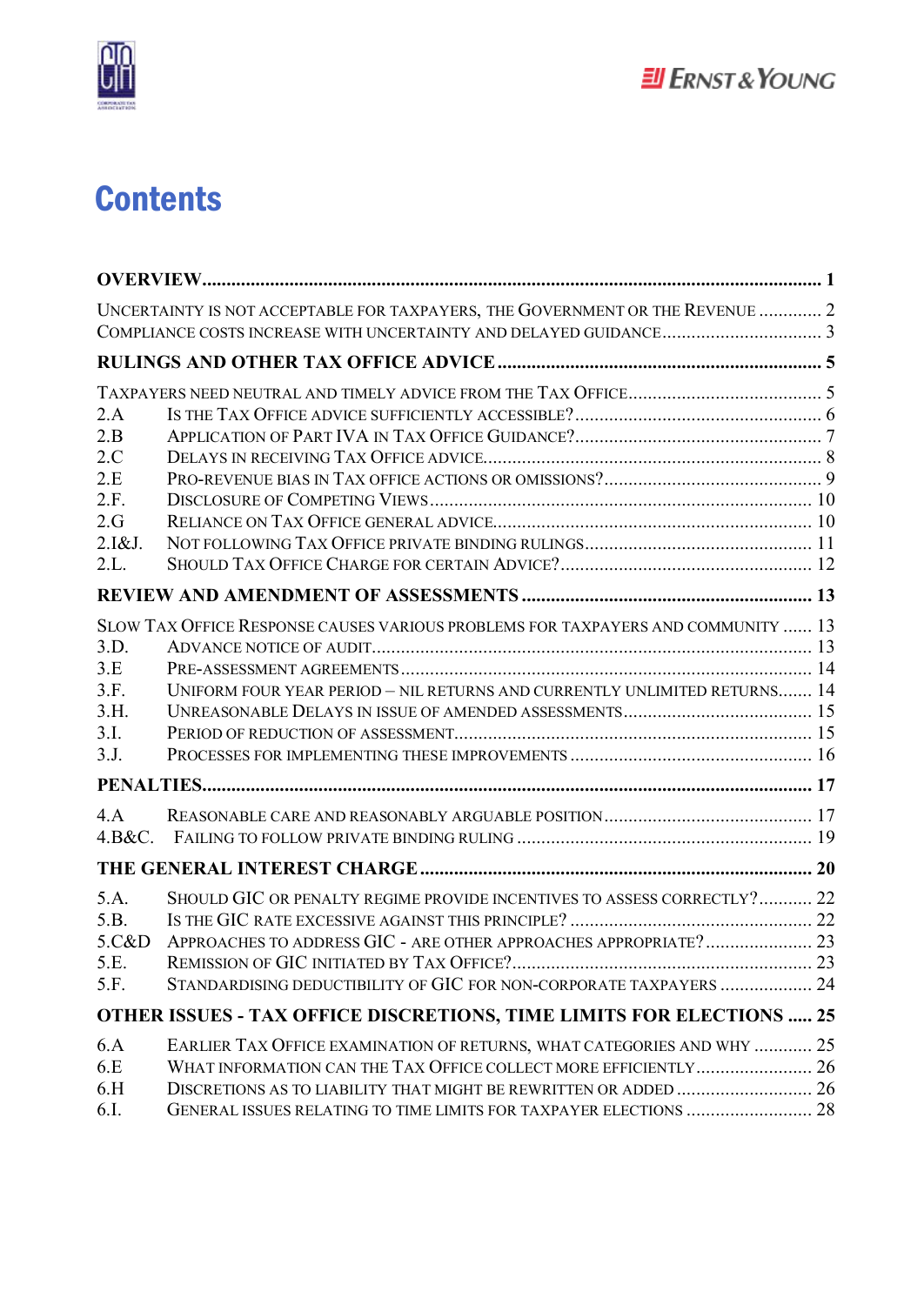

# $E$ ll Frnst & Young

#### **Overview**

The Corporate Tax Association and Ernst & Young support the action of Government and Treasury in reviewing aspects of the self assessment system.

We support the ongoing tax reform initiative in Australia, which is a necessary part of the modernisation of the Australian tax system. To ensure that Australia has an internationally competitive tax system, it has been necessary to undertake the significant reforms initiated through the Ralph Review of Business Taxation, the reform of Australia's indirect tax system, and for the Government and Australia to continue to focus on ongoing desirable tax reform.

We recognise also the actions of Government, the Treasury and the Tax Office in altering their focus and increasing their resources to deliver the necessary improvement of our tax system.

The tax environment in Australia now differs from that when self assessment was introduced, so the self assessment system and its supporting mechanisms need refinement.

Taxpayers in a self assessment system must have a clear understanding of their tax obligations because self assessment places the primary compliance obligation onto taxpayers. It is therefore bad policy for taxpayers not to have certainty and not to know the areas of uncertainty or unresolved issues affecting the administration of the law affecting their tax liability. There are also issues affecting tax legislative processes for delivery of law and a clearer technical corrections process, some of which are touched on in Appendix 3 of the paper. We note but do not address legislative policy processes in detail in this submission.

Recognising the need for best practice in relation to self assessment and its administrative infrastructure, we respond to the review and highlight the following critical issues for action:

- The general interest charge (GIC) requires adjustment to remove the intimidatory and penal policy settings, and for GIC to be imposed at a commercial interest rate. A high-penalty environment overlaid over ambiguous tax law penalises taxpayers for the consequences of ambiguity and uncertainty in the tax law or Tax Office delays in action.
- In relation to guidance materials, the Tax Office has various quality assurance processes, probity and governance processes. However it does appear that these processes delay the issue of guidance in a form which taxpayers can use. We suggest Tax Office focus on three areas - more timely issue of materials from the Tax Office, a more transparent disclosure of unresolved or uncertain issues, and a focus on the use of administrative compliance shortcuts.
- Tax Office material should be legally binding wherever possible. As well, Tax Office changed positions should be operative on a prospective basis and not retrospectively.
- · Improved processes for appeal against private binding rulings.
- It is imperative for the Tax Office to be current in its reviews of taxpayers' affairs by way of reviews, tax audits, risk reviews etc. Tax Office delays in compliance processes frustrate taxpayers, increase compliance costs and increase risks for Government in delaying identification of trends and any law improvements. We agree that the Tax Office should notify any taxpayer selected for audit within two years of lodgment of a return. However we also note a surprisingly large range of tax issues where the four year period for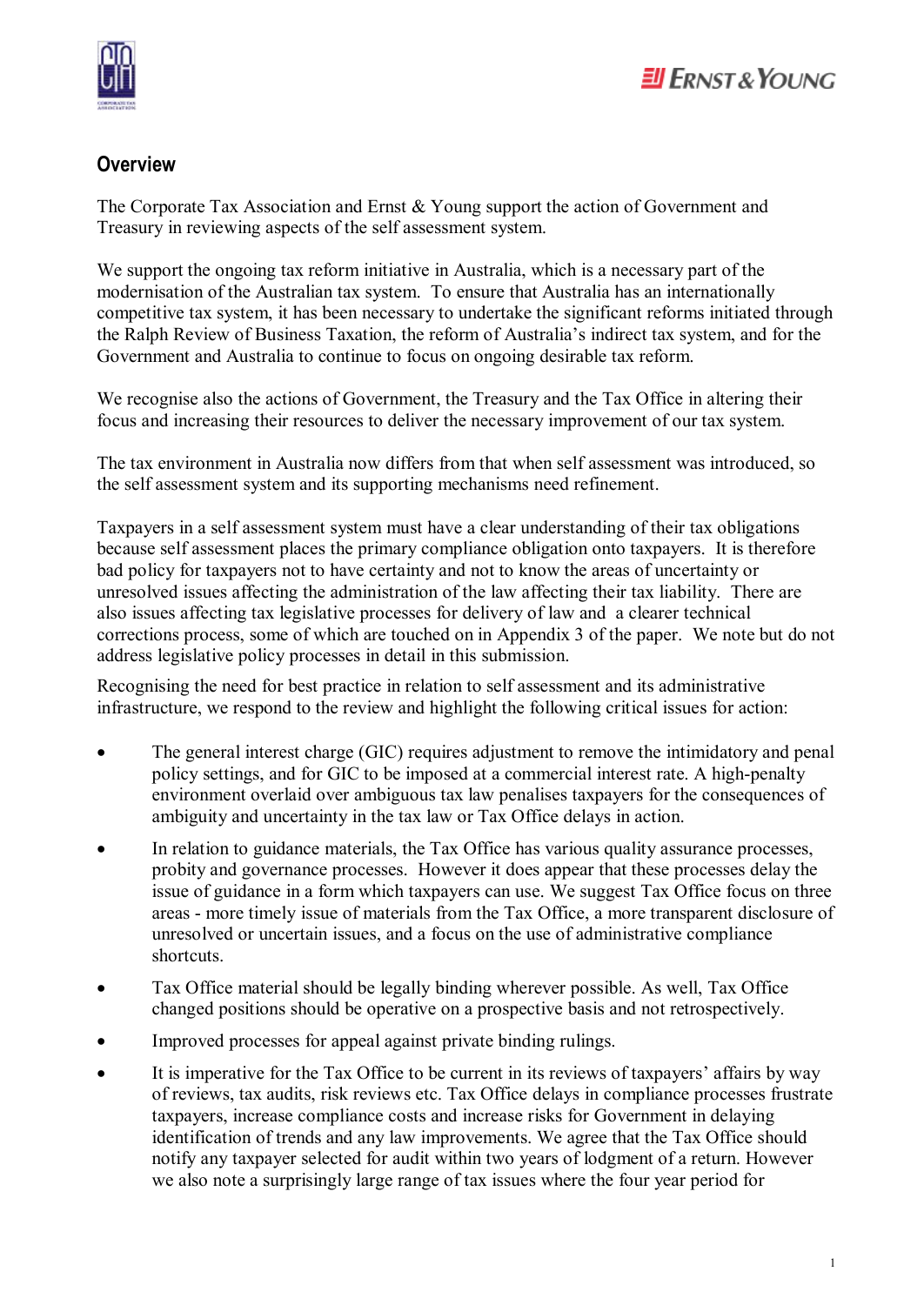

amendment of assessments does not apply and recommend an across the board limitation of **all open periods for amendment of assessments** to a four year period.

#### **Uncertainty is not acceptable for taxpayers, the Government or the Revenue**

Uncertainty creates major deadweight costs for the economy, and adversely affects:

- Taxpayers, their compliance processes and costs and confidence in proceeding with commercial arrangements and business dealings;
- The ability of the revenue (Tax Office and Government) to respond to developments in the community; and
- The ability of Australia to creatively respond to ongoing commercial, economic and tax developments.

We submit that the administration of the tax system in Australia has not paid sufficient regard to the uncertainty to which it has squarely contributed and the need to resolve issues of uncertainty in a timely manner.

A focus on timely resolution of uncertainty requires:

- 1. A Tax Office that is focused on timely issues management, timely administration and timely execution of reviews, audits and processes. If the Tax Office takes years to resolve positions this creates major frustration, tax penalty and GIC exposure for taxpayers, and unnecessary uncertainty for all stakeholders.
- 2. A need for best practice approaches to the introduction of tax reform. We recognise that Treasury and the Government have committed to improved consultation, including involvement of the business community on tax reforms using various models based around confidentiality, and that the current processes are much improved over those of the past. However, we identify opportunities for further improvements to the benefits of Government and the community:
	- · In many matters there is not the same transparent consultation as seen for example, in relation to the Review of International Tax Arrangements, or indeed this review of self assessment, with the release of Treasury discussion papers ahead of the development of detailed law;
	- · In many reforms, the reform is announced but with no clear program laid out for future measures to be legislated, or (after delivery of an initial tranche) for the legislative program to be completed. We recognise a desirable model is in relation to tax consolidation where the 4 December 2003 announcement by Government set out the broad direction on 30 implementation legislative issues.
- 3. A focus on delivering completion of reforms with the inevitable technical corrections. We applaud Treasury and Government for the tax reform process, but accept as tax professionals and business people that there will always be technical corrections and issues not identified when the law was first introduced.
	- · If the legislation to deliver business tax reform is delayed, protracted or incomplete, a major increase arises in the uncertainty in the tax system, with pressure on the Tax Office to cover the gaps using administrative practices.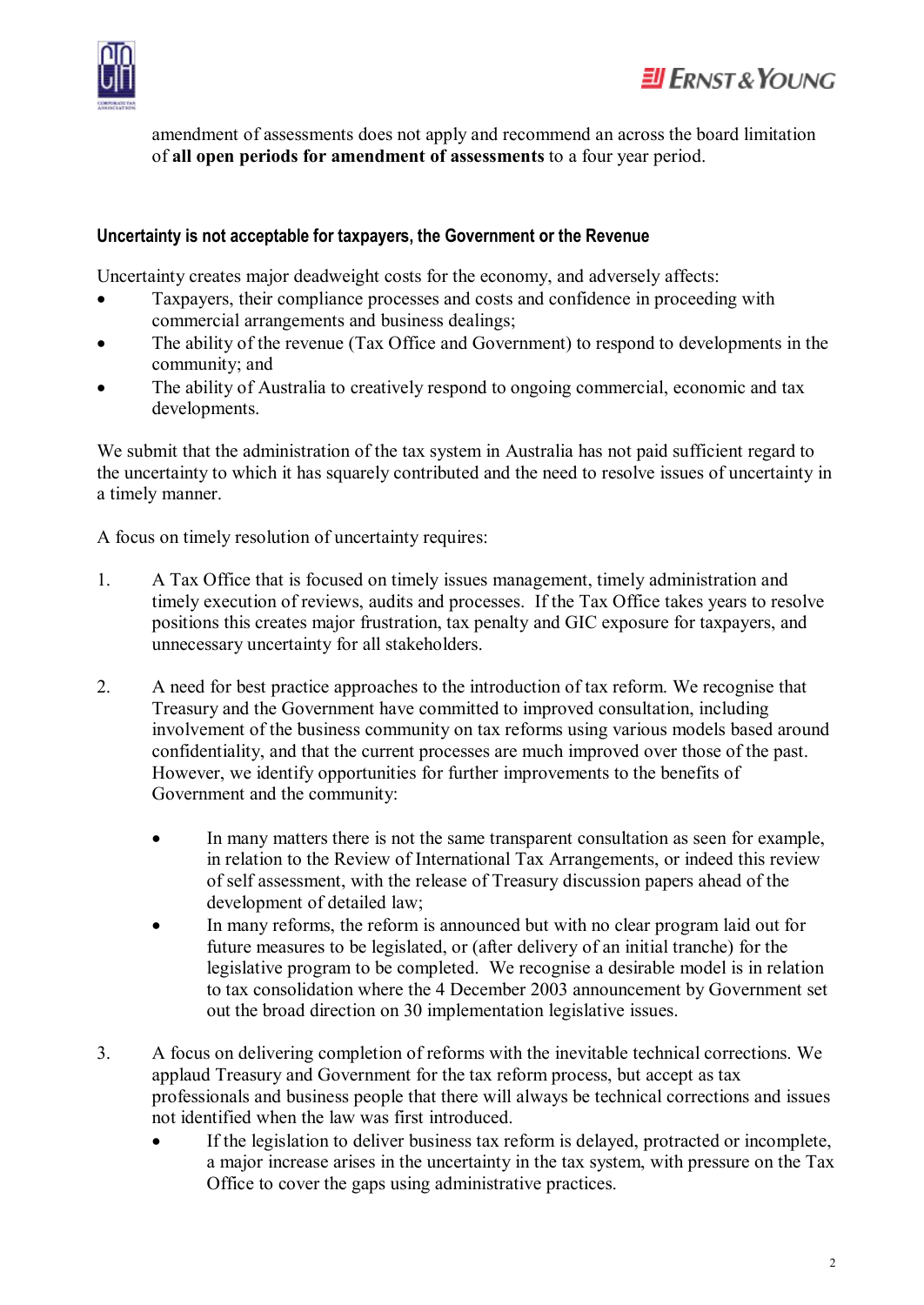



Using Tax Office administrative practices to cover legislative gaps is dangerous, unless taxpayers are provided with certainty to be able to rely on such practices without risk of a subsequent Tax Office "change of mind".

#### **Compliance costs increase with uncertainty and delayed guidance**

In relation to the delivery of desirable tax reforms, uncertainty in terms of incomplete law or Tax Office guidance not only adds to taxpayer compliance costs, it undermines confidence in a workable, transparent system of tax administration.

Uncertainty results in compliance rework costs. That is, taxpayers are obliged to carry out their compliance on one basis at the time of entry into a transaction, and then again through a review through to final resolution. If the resolution of the uncertainty takes time, then taxpayers may need to:

- · Be involved in lengthy discussions with various Tax Office sections, which often involves introducing further advisors and time-consuming document searches.
- Adjust their systems and processes.
- Adjust their income tax calculations for financial statement and income tax return purposes.
- File amended returns with the Tax Office.

thus creating additional and in many cases, onerous compliance costs.

Again, while we recognise that clear legislation is not the primary focus of this review, we submit that improvements in that process will help the operation of the self-assessment system.

#### **Converting Government policies into legislative form**

It is noted that there needs to be a clear "flow through" of tax policy formulation and consultative understandings into legislation and subsequent administration.

It seems to us that, too often, a focus on speedy execution, bureaucracy and "the system" causes a failure to document clearly the policy links in the legislation. Then, when the Tax Office and its auditors come later to administer the system, they are so far removed from the initial policy process that they fail to have an understanding in regard to the underlying policies, as these have not been expressed very clearly in the law. This further serves to create uncertainty unnecessarily after the fact. Therefore, while the current separation of the ATO from the policy making role of Treasury is desirable, the ATO has a role to play in the consultation process and needs to understand the policy framework that underlies the legislation.

This disconnect which arises between Government policy and what was envisaged in the mind of business or consultees about the law, and the product of the process, is a major cause of uncertainty for taxpayers as often there are changes in the interpretation or the application of the law as compared to what was intended to occur in the drafting of a relevant section of the Act.

#### **Court decisions and Tax Office changes in interpretation after returns have been lodged**

It is unreasonable to expect taxpayers lodging income tax returns under self assessment to know anything more than might be **reasonably** expected at the time of lodging tax returns. In particular, in a self assessment system, there is a major issue of whether taxpayers should expect, or should be penalised for, future changes in 'interpretation' or ground breaking legal precedents established in cases with potential retrospective effect in relation to tax returns already lodged. In a self assessment system, our core proposition is that the penalty and General Interest Charge (GIC)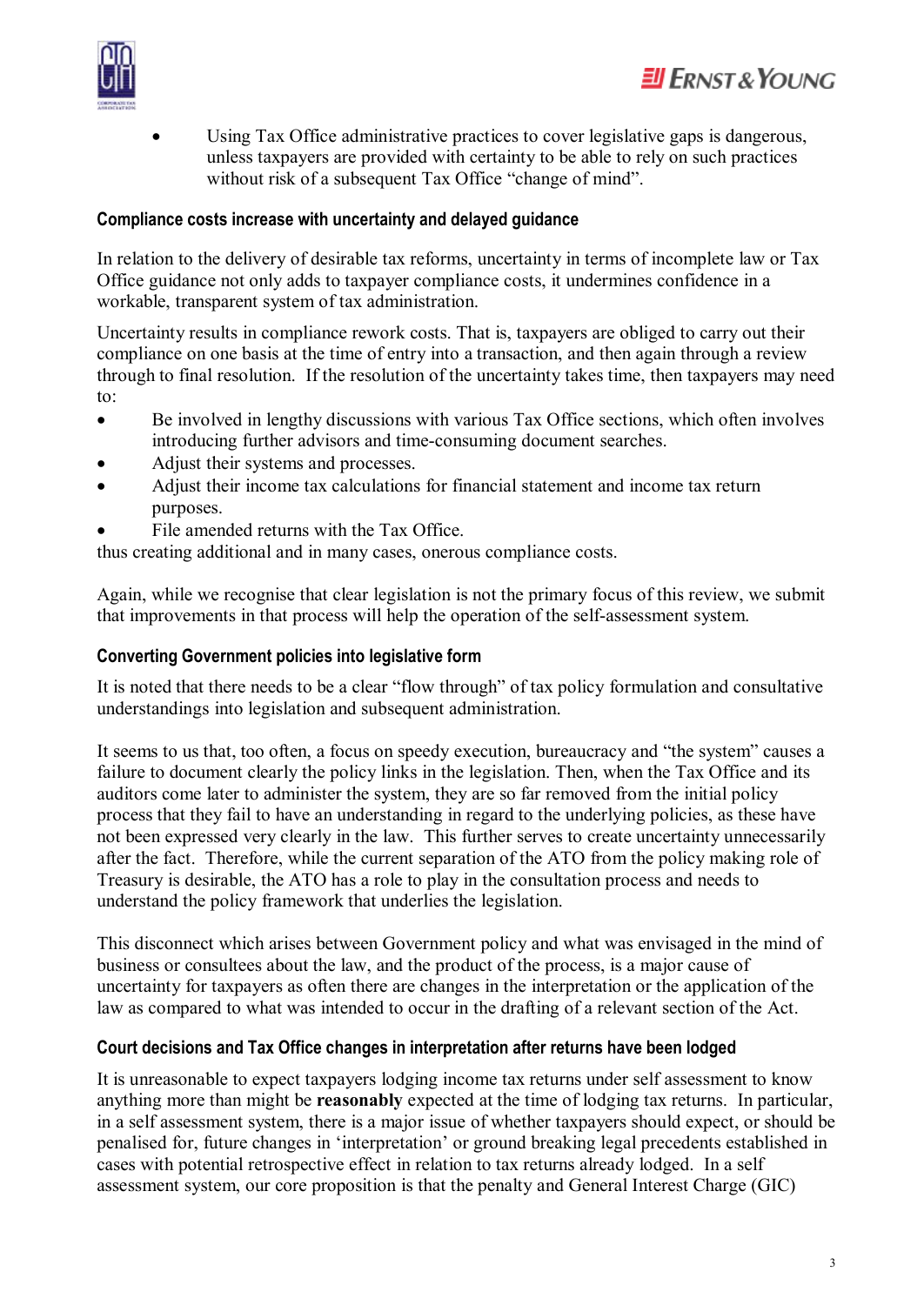



rules should not cause the Tax Office to be 'opportunistic' in seeking to recover more than the primary tax and reasonable interest in such circumstances. These comments are discussed in our responses to chapter 3.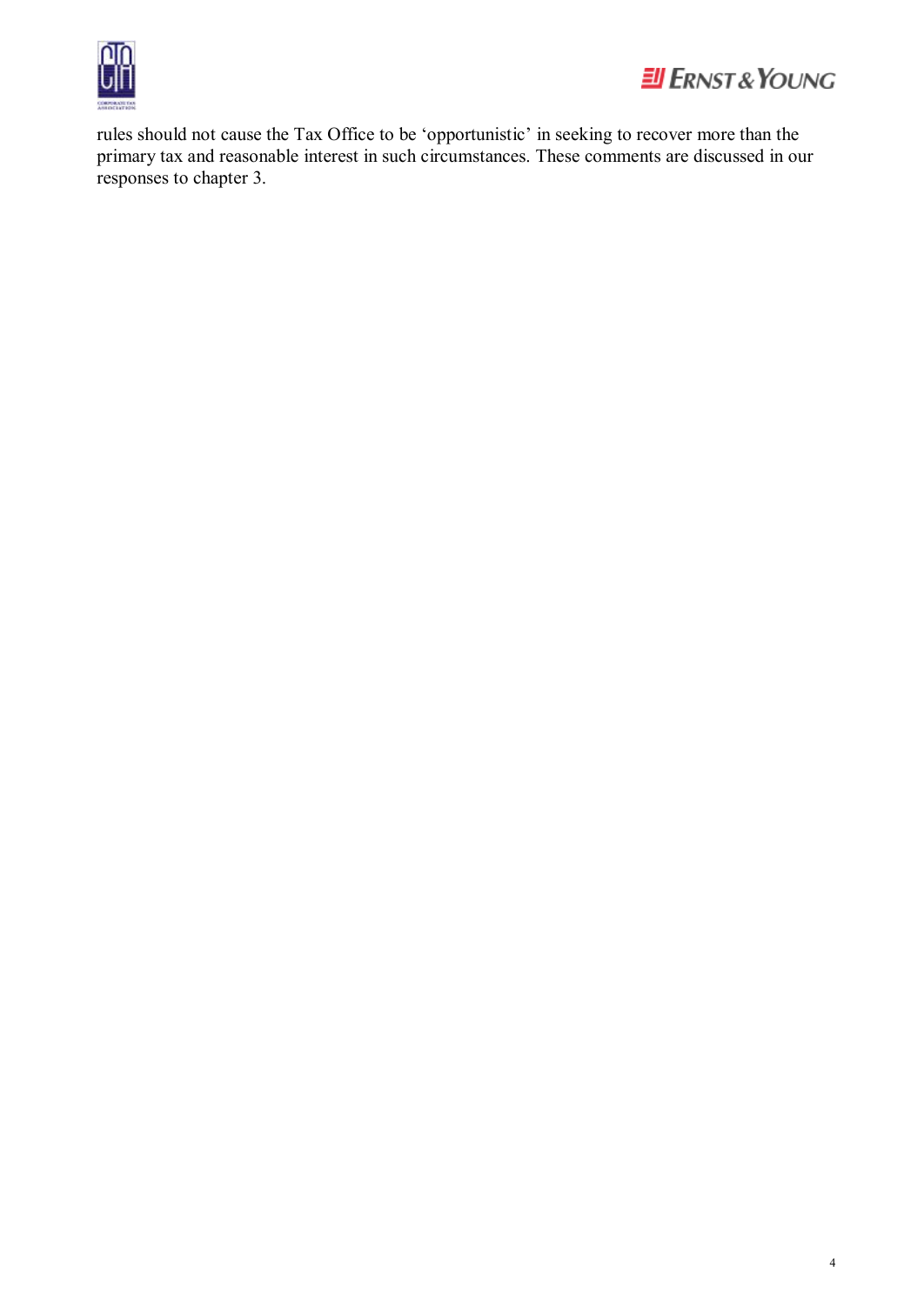

### **Rulings and other Tax Office advice**

#### **Taxpayers need neutral and timely advice from the Tax Office**

The tax legislative policy development process was changed in 2002 as outlined by the Federal Treasurer in that year. Tax policy and legislative development are now the responsibility of the Federal Treasury and tax administration is the responsibility of the Australian Taxation Office.

The 2002 restructure was driven by, in part, taxpayer input that the Tax Office administration of tax policy prior to that time had a lack of clarity and a pro-revenue bias.

One opportunity coming out of the 2002 changed responsibilities was that the Tax Office could provide more neutral tax advice. The Tax Office responsibility should be to comment on the precise meaning of the law as passed by the parliament.

We agree with the analysis of the respective roles of parliament through its laws and regulations and the Tax Office, which was put by the Federal Treasurer<sup>1</sup>:

"Mr. COSTELLO-…The tax office has an obligation to administer the law as passed by this parliament and a tax practitioner has an obligation to abide by the law as passed by this parliament. To say that there is some fundamental conflict of interest is complete rubbishtoo clever by half, if I may say so…. In administering those laws, my view is that taxpayers have an obligation to comply and the tax office has an obligation to comply. Why do I say that? One of the principles of our society is the rule of law - that is, be you ever so high, the law is above you. That means that the law is above both the tax office and the taxpayer and both are obliged to observe it."

The Tax Office is not the tax legislator. It is the tax administrator.

We recognise that any advice provided by the Tax Office about perceived gaps in the law or policy will involve the Tax Office, in parallel, providing an update to Government and to the Treasury about the need to amend the tax law. For example, the New Zealand Tax Office has a process where a Policy Advice Division (PAD) interacts with the Treasury. When the New Zealand Inland Revenue issues a ruling about the operation of a particular law to a taxpayer, which also calls into question the impact on revenue, we understand that the PAD provides input to the New Zealand Treasury about the need for potential amendments of the income tax law. We understand that a similar process operates within the UK and within other countries. We do not question the need for a Tax Office intelligence function and the need for appropriate ongoing revision of the law by Parliament.

However, in a self assessment system, business needs the Tax Office to provide unbiased, clear, timely and transparent answers on the operation of the law as it currently stands so that particular transactions can be undertaken.

 $\overline{a}$ 

<sup>&</sup>lt;sup>1</sup> <sup>1</sup> House Of Representatives Tuesday, 30 March 2004, Hansard 26402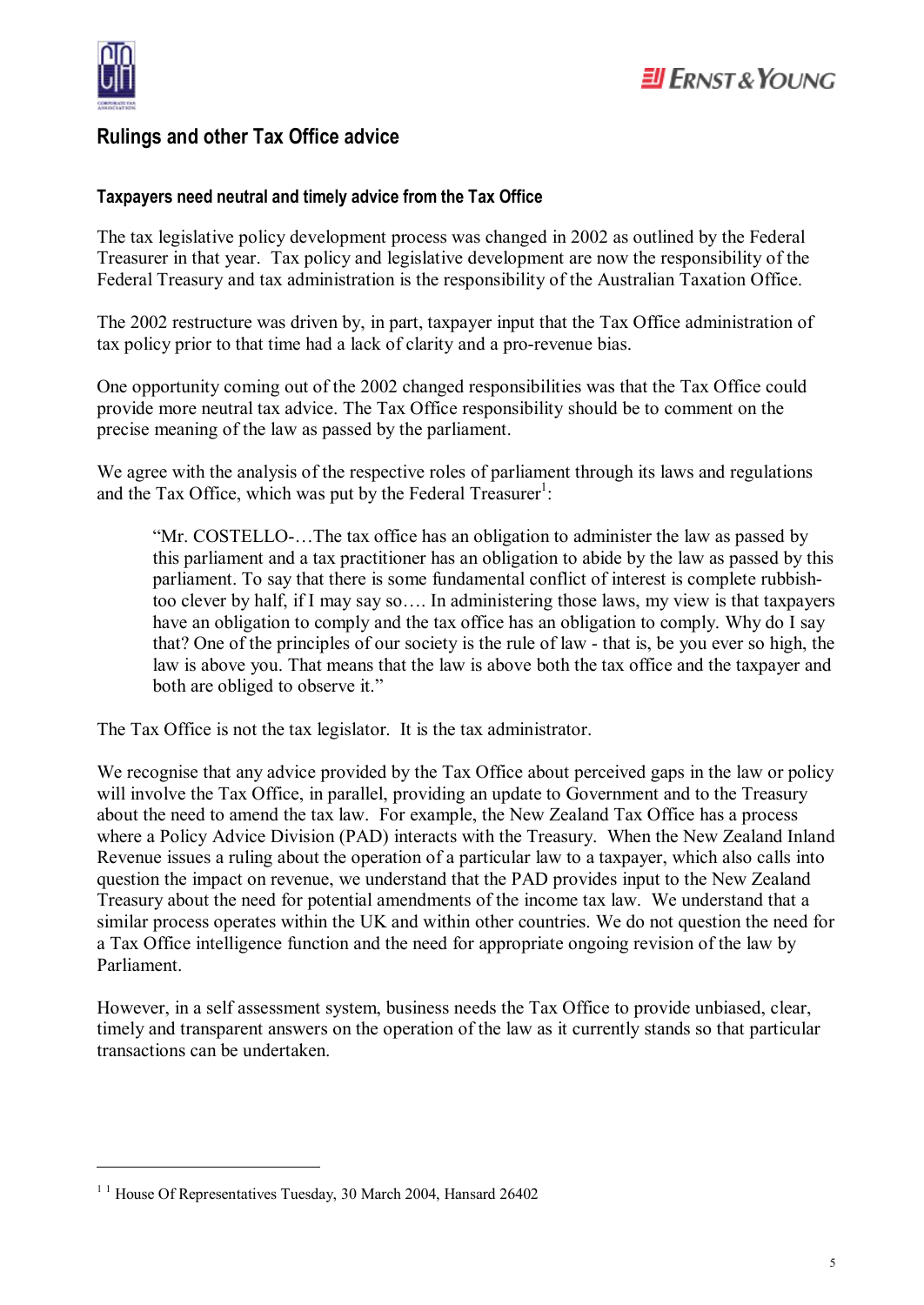

#### **Responses to the specific questions in the discussion paper**

#### **2.A Is the Tax Office advice sufficiently accessible?**

As noted above, in relation to advice about tax reform, any Tax Office process that delays such guidance or conceals such guidance within the Tax Office in a non-transparent form creates:

- Problems for taxpayers in effectively complying with the law, and
- Problems for the legislative process, Government and the interests of the community in delaying the desirable technical corrections and maintenance of the law.

We submit that the Tax Office could streamline its current guidance processes, which have inadvertently created confusion in the business community. The combination of tax rulings, tax determinations, Tax Office interpretative decisions, Practice Statements, fact sheets, reference manuals, and the register of private binding rulings have created a level of confusion in the community as to the precise standing to be given to these various interpretative documents and have also created difficulty for some taxpayers in identifying all of the relevant documents. Taxpayers are then frustrated when the Tax Office does not "stand behind" these public views, changes its mind and challenges its own view on which taxpayers have relied.

As well, we perceive that the Tax Office does not transparently deal with issues where the law has not yet been fully implemented.

|                  | We submit that the Tax Office advice products should be classified and improved into the                                                                                                                                                                                                                                                                                                                                                                                                                                                                                                                                   |
|------------------|----------------------------------------------------------------------------------------------------------------------------------------------------------------------------------------------------------------------------------------------------------------------------------------------------------------------------------------------------------------------------------------------------------------------------------------------------------------------------------------------------------------------------------------------------------------------------------------------------------------------------|
|                  | following bands:                                                                                                                                                                                                                                                                                                                                                                                                                                                                                                                                                                                                           |
| 1.               | Those materials which are legally binding, which will presumably be tax rulings<br>and practice statements around law administration (as have recently been<br>commenced by the Tax Office) confirming its practices. We see practice statements<br>as falling into the category of legally binding guidance.                                                                                                                                                                                                                                                                                                              |
| $\overline{2}$ . | Materials (such as ATO advice, opinions, or pre-lodgment guidance), which<br>represent considered views of the Tax Office that should initially be<br>administratively binding. These should not remain in a not-legally-binding state as<br>this conflicts with the policy objective of self assessment. Additionally these should<br>not be subject to unrestrained amendment without consideration of taxpayers, which<br>have relied upon them in formulating their tax returns. So:<br>a. for smaller taxpayers (below a threshold to be determined) these should become<br>legally binding immediately on issue, and |
|                  | b. for larger taxpayers, these should become legally binding 12 months after issue,<br>(thus giving the Tax Office the ability to consider and adjust the materials for any<br>errors) and                                                                                                                                                                                                                                                                                                                                                                                                                                 |
|                  | c. for all taxpayers, any changed Tax Office positions should have a prima facie<br>date of effect being prospective. We reiterate that the Tax Office must, when<br>contemplating retrospective position changes, consider the compliance costs for<br>taxpayers and the administration costs for itself, in addition to the penalty and<br>GIC exposures created for taxpayers, before instituting any retrospective change<br>in its position.                                                                                                                                                                          |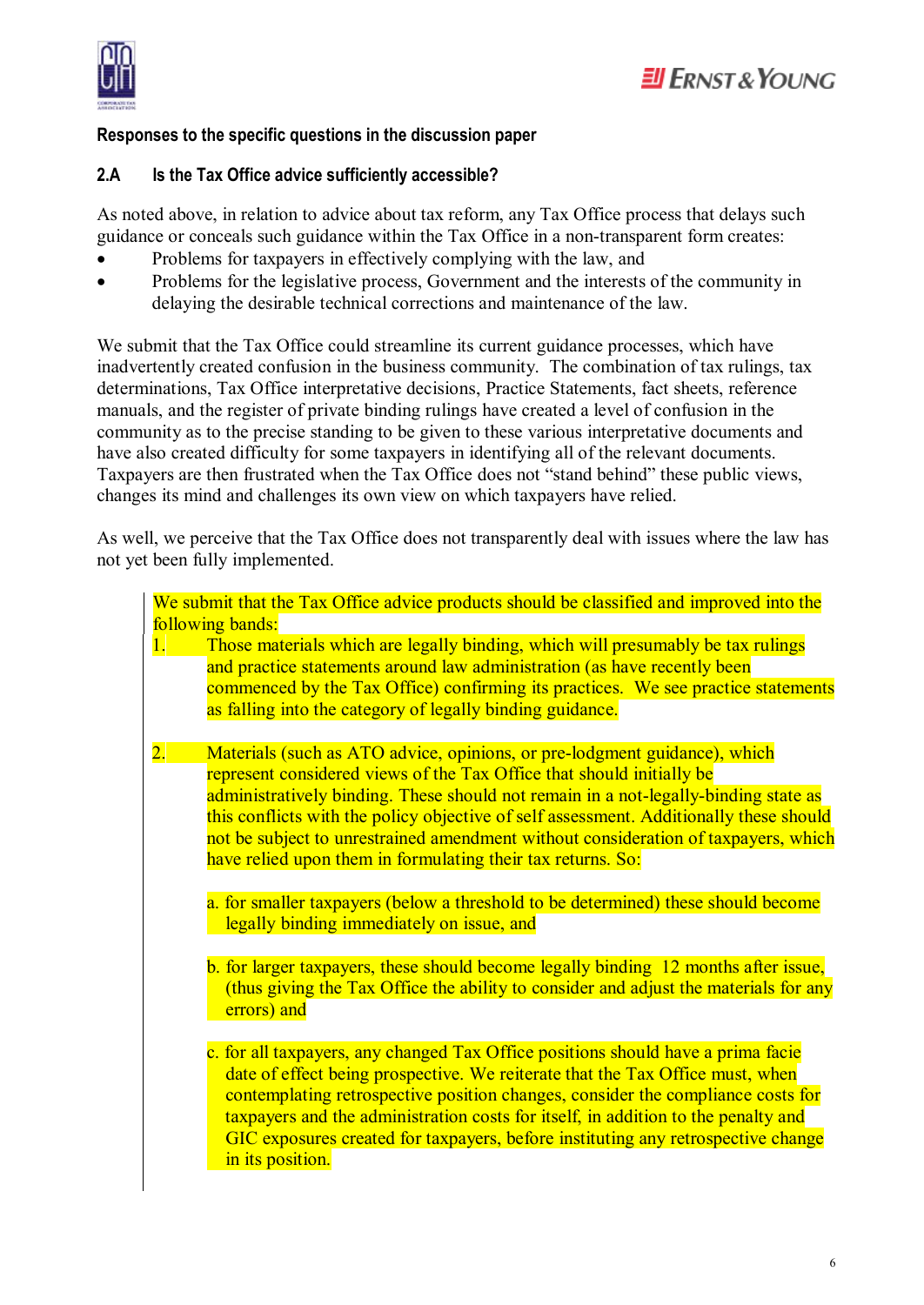

3. Discussion materials clearly identified as non-binding discussion materials, which might set out some preliminary views, should be provided transparently to the business community to add to the education of the business community. Such discussion materials would not be binding but would be very useful to the business community in indicating some preliminary views or signalling Tax Office concerns in particular areas.

An example of such discussion materials might relate to unlegislated law. Currently the Tax Office considers itself unable to provide any interpretive guidance where the Bill has not yet been passed or has not yet received Royal Assent. We submit that the Tax Office should be enabled to provide guidance of an interim nature that, as soon as the legislation receives Royal Assent, could become binding as discussed above.

Another example might relate to the period during which binding Tax Office advice is being developed, but some indication of the issues involved is desirable.

The Tax Office already has a mechanism of this type, being its discussion papers. Our proposed approach does not maximise taxpayer certainty but it would be a significant improvement over the current situation of Tax Office inability or refusal to provide guidance, which causes delays in many taxpayers' compliance processes.

#### **2.B Application of Part IVA in Tax Office Guidance?**

In relation to public rulings and guidance material, the Tax Office should not be compelled to provide **exhaustive analysis** of Part IVA in each and every such guidance document.

However the Tax Office must proactively raise any concerns which it has about the possible application of Part IVA to any matter in a public ruling or guidance material or in relation to any transaction the subject of a private ruling or guidance.

The Tax Office should also anticipate and consider guidance material providing "safe harbours" in relation to Part IVA so that taxpayers can understand the areas of tax planning which the Tax Office will not challenge.

It may also be useful, as a separate project, for the Government (perhaps through the Board of Taxation) to review the policy intent of Part IVA and its operation in a self-assessment environment, given taxpayer concerns have about the way the ATO is using the provision to challenge commercial transactions.

The Tax Office should, as part of its stronger focus on understanding developments in the community and monitoring these, promptly identify any concerns it may have in relation to Part IVA and communicate these wherever possible. However, this Part IVA communication or "jawboning" power must not be used improperly and in particular in regard to normal commercial dealings. We perceive that Part IVA has become its own source of unnecessary uncertainty for taxpayers and this needs to be addressed so that "safe harbours" from the general anti-avoidance section are clear and widely understood. Currently the power of a court to 'objectively' decide an outcome without regard to taxpayers' subjective purpose creates enormous uncertainty and provides the Tax Office with a powerful negotiating tool without appropriate checks and balances for the taxpayer.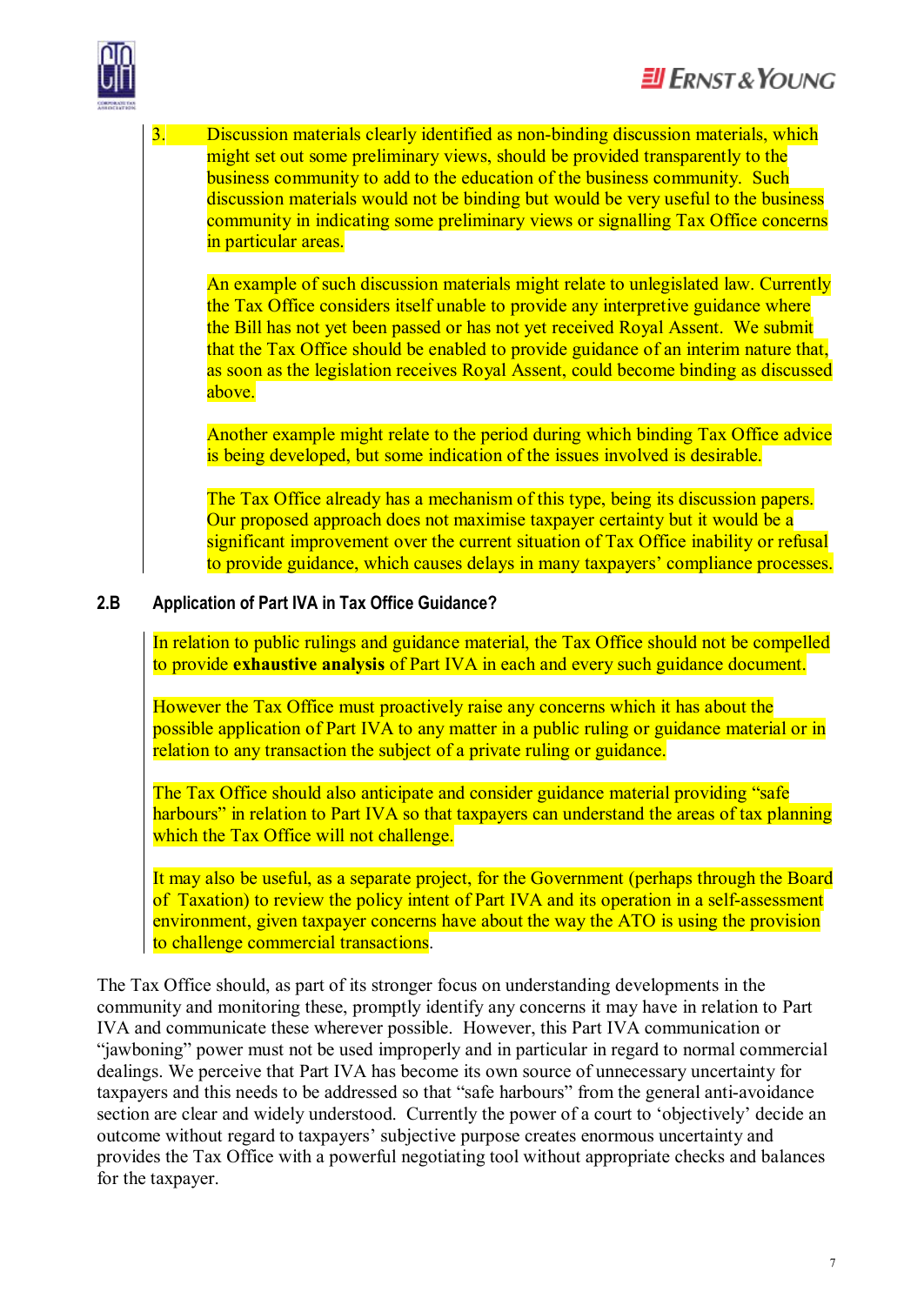

We observe that various difficulties which arose in relation to individuals' superannuation arrangements relating to control of superannuation were the result of guidance which issued from the Tax Office itself, but which had not been identified as having revenue risks, and which was not withdrawn in a timely manner on the subsequent change of mind by the Tax Office.

The Tax Office needs to have processes whereby, if revenue issues are identified after the issuance of rulings and guidance material, then the Tax Office has the responsibility of highlighting these in the guidance materials. This could be done by way of cautions or by notes or separate communications. A precedent is the creation of the Taxpayer Alert process in 2002 that does not imply that the arrangements are ineffective but clearly signals a caution to taxpayers by the Tax Office so that taxpayers and their advisers may take additional care in their analysis.

#### **2.C Delays in receiving Tax Office advice**

We consider that there are currently delays in the Tax Office issuing advice even in strategic highly significant cases, and the delays suggest the need for an improved process.

Some taxpayers are able to achieve quick turnaround on Tax Office guidance, and in relation to simple issues the Tax Office provides feedback promptly. The problem arises in complex areas or where the Tax Office internal processes slow down the issue of guidance. As well, the Tax Office often seems in PBR requests to ask for many facts and further particulars of no particular relevance, which also slows down the guidance process.

There are solutions within the control of the Tax Office in relation to guidance processes and procedures. As well, some further action involves legislation and Tax Office initiatives around penalty and GIC issues.

|                  | We submit that solutions include the following:                                                                                                                                                                                                                                                                                                                                                                                                                                                                                                                                                                       |
|------------------|-----------------------------------------------------------------------------------------------------------------------------------------------------------------------------------------------------------------------------------------------------------------------------------------------------------------------------------------------------------------------------------------------------------------------------------------------------------------------------------------------------------------------------------------------------------------------------------------------------------------------|
| 1.               | The Tax Office to be formally responsible for and expected to provide advice to<br>taxpayers on compliance shortcuts. As noted earlier, we perceive that the Tax<br>Office has become stymied by a combination of its internal governance procedures,<br>over-emphasis and concern about its new role separating tax administration from<br>tax policy and concern about its statutory powers to provide shortcuts or guidance,<br>and by inappropriate key performance indicators for its people of providing<br>accurate delivery of advice.                                                                        |
| $\overline{2}$ . | Better Tax Office statistics and tracking stratified by size of issue. We note that Tax<br>Office timeliness of tax advice, viewed in aggregate appears to be acceptable <sup>2</sup> but<br>we think these statistics are distorted by the mixing of individuals and micro<br>business queries together with other business and larger business queries.<br>It would be useful for the Tax Office to segregate its PBR responsiveness statistics<br>by the amount of tax involved in a PBR or an item or correspondence, perhaps into:<br>- Under \$1,000 tax<br>$-$ \$1,000 to \$1,000,000<br>$-$ over $$1,000,000$ |

 $2$  see table 2.1 of the discussion paper

 $\overline{a}$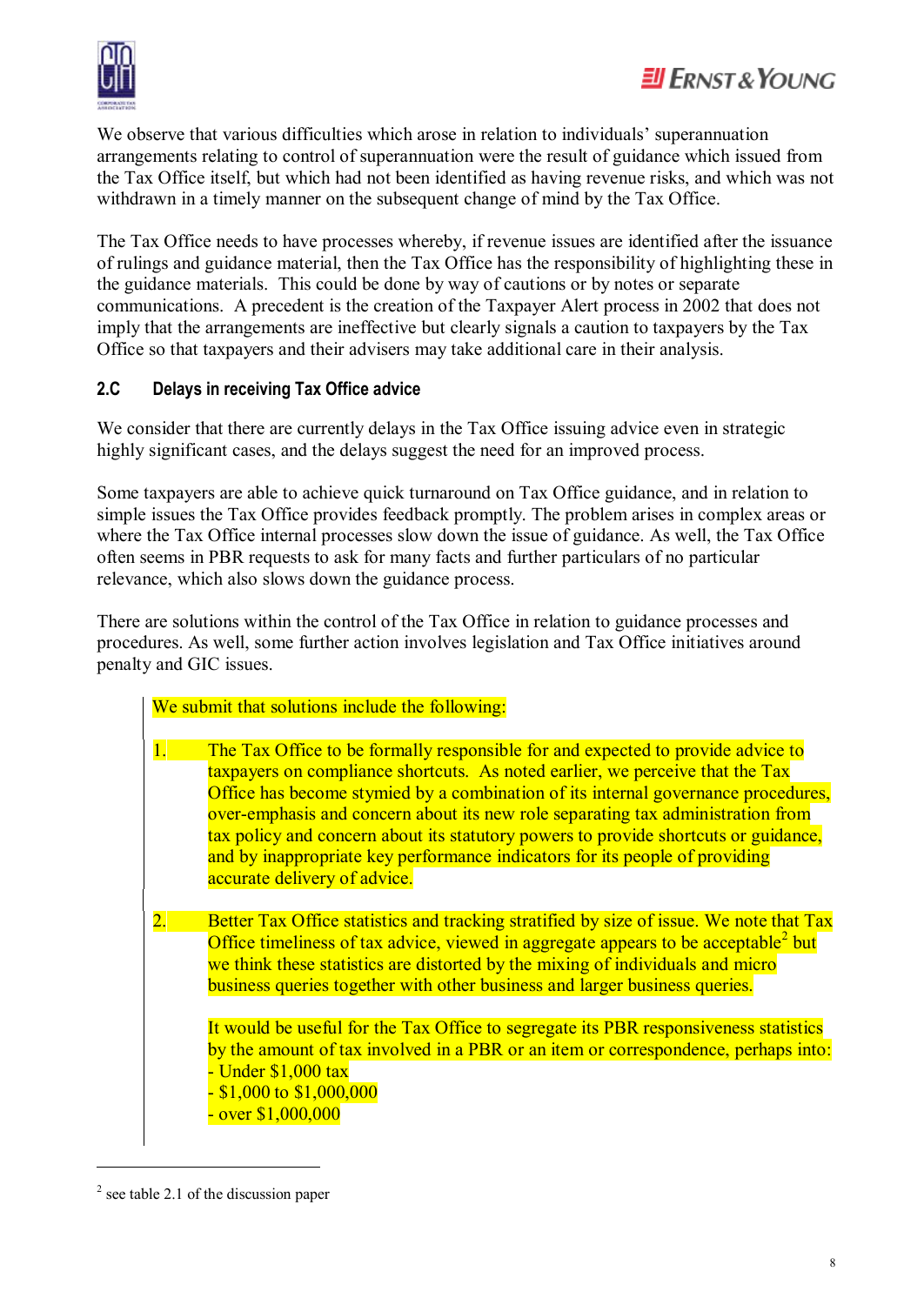

Such statistics, which may possibly already be available within the Tax Office, would provide better information for the community in terms of the resource requirements.

3. The Tax Office appears, in dealing with some PBRs, to ask for a large array of facts, some of which take a lot of time and add little or no value to the PBR. We support the basic proposition of the taxpayer having the opportunity of providing further information to prevent the Tax Office suggesting that they did not know about a material fact. However, in some cases, where the supply of the information would be a protracted process, the Tax Office should be more willing to issue a PBR (with the agreement of the taxpayer) with a disclaimer that the PBR is based on the facts and circumstances as presented. The Tax Office has ample protection from taxpayers providing incorrect, incomplete, or misleading information in PBR requests.

- 4. Transparent delivery of discussion draft material in emerging unresolved areas (to provide taxpayers with at least an indication of Tax Office direction or thinking). In particular, the precedent of discussion papers, which are circulated to working groups in relation to consolidation and foreign exchange, should be circulated more broadly, clearly marked as having absolutely no binding status, in order to communicate Tax Office research and discussions more broadly.
- 5. Requiring the Tax Office to confirm publicly that it has capacity to deliver compliance shortcuts and administrative concessions. We note that the Tax Office has ample power in our view and should use the power it already has, but this issue must be resolved unambiguously between the Tax Office, Treasury and Government.
- 6. In relation to transfer pricing issues, the OECD and other international processes sometimes delay the resolution of issues. The Tax Office should be alert to such delays and identify interim positions with affected industries.

#### **2.E Pro-revenue bias in Tax office actions or omissions?**

The Tax Office has improved its processes to reduce pro-revenue bias in its publicly issued material. Where once Tax Office rulings often had questionable interpretations to suit the interests of the revenue, our perception is that the introduction of the rulings panel and other quality assurance processes have improved the neutrality of Tax Office communications which actually make it into the public arena.

However we see a culture in the rulings process that seems to reflect an apparent concern about providing a ruling favourable to a taxpayer or, conversely, no process for accelerated resolution of issues among the various stakeholders within the Tax Office. As noted above, we recognise that PBR requests will often expose perceived gaps in the law or policy and we fully expect that the Tax Office will, in parallel, provide an update to Government and to the Treasury about the need to amend the tax law, as occurs in New Zealand. However the Tax Office has a responsibility to provide the right answer to taxpayers and not to withhold an answer.

We see a pro revenue bias in **uncommunicated issues** in that there is a lack of transparency and **delays** in the issue of guidance about uncertain issues or issues, which are perceived to be against the interests of the revenue.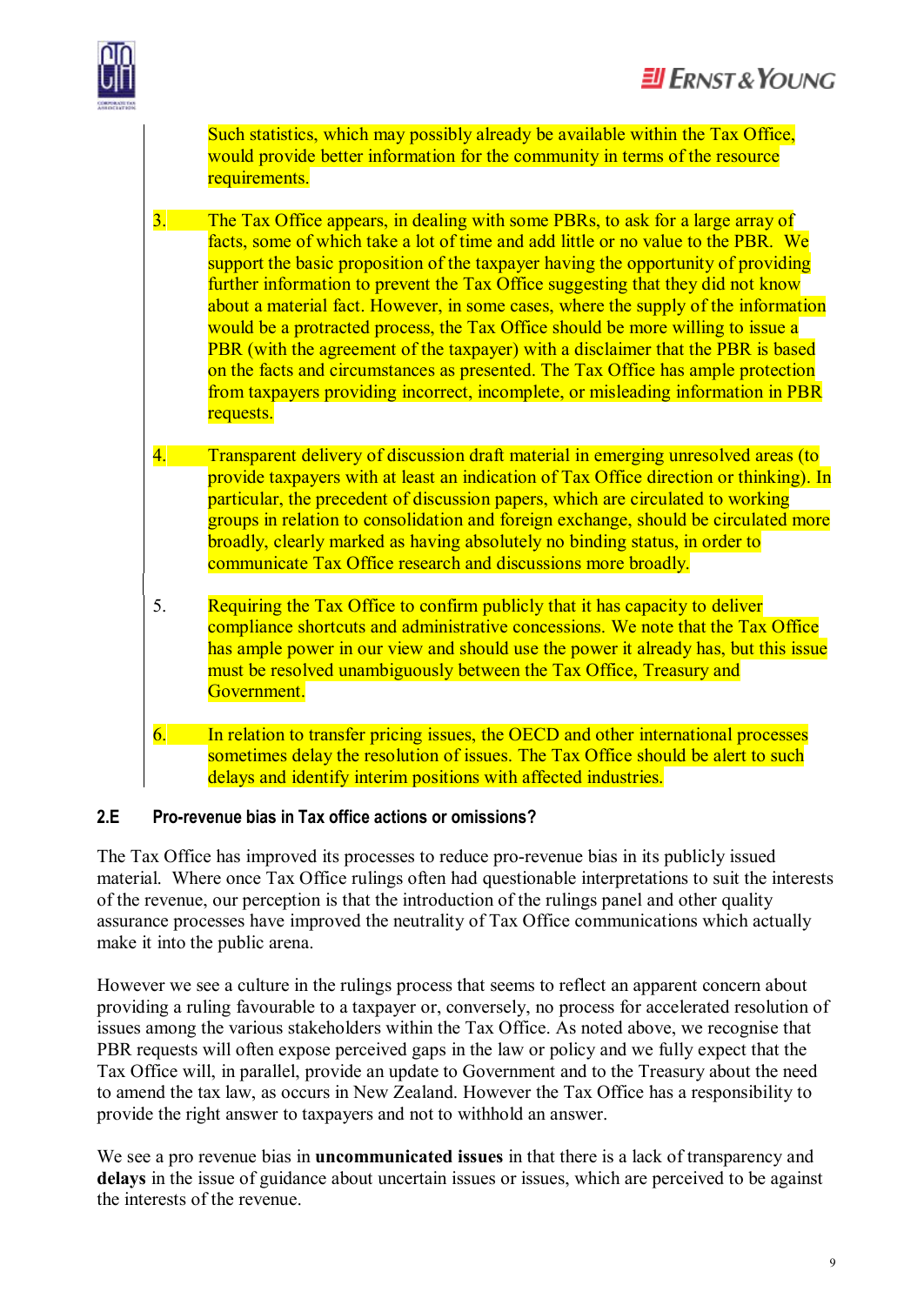

Some of those uncertain and unresolved legislative measures await action in parliament and the release of legislation, but the Tax Office needs to have a much more transparent communication to the public of its views.

We submit that action might include:

- 1. The Tax Office should be more clearly responsible for transparent guidance in relation to the state of the law as it currently is, disclosing competing views, and that the performance expectations of the Tax Office rulings-issuing groups should highlight the need for timeliness and neutrality of rulings issuance. We recognise that Tax Office suggestions for improvement and changes to the law are a necessary process but separate from the responsibility to taxpayers seeking rulings.
- As noted above at 2.A we accept a non binding "discussion" category of advice to deal with unresolved and uncertain issues.
- 3. The Tax Office and Treasury might consider whether its emerging Technical Issues Management process operates to best advantage and whether this process can be improved, while preserving the current formal separation of the Tax Office from the policy making role of Treasury.

We recognise that there are current Tax Office and Treasury processes in place as discussed in the speech by Mr Michael D'Ascenzo to the 2004 CTA Convention, but we believe that the transparency of advice can be further improved.

#### **2.F. Disclosure of Competing Views**

As identified above, we perceive that the current Tax Office disclosure and advice processes focus on the communication of an outcome, without setting out competing views typically (we recognise that some tax rulings do set out competing views). As a result, where there are competing views, which are against the interests of the revenue, these are not transparently available.

We submit that the Tax Office should disclose competing views in relation to uncertain issues in its Tax Office advice products. One format might be to have a technical addendum that sets out reservations or technical gaps or challenges.

We make this recommendation not so as to disadvantage the revenue, but so that taxpayers and the community at large can clearly understand the state of the tax law, and the application of the law to them.

#### **2.G Reliance on Tax Office general advice**

The key issues affecting larger taxpayers are that:

- a) So long as GIC continues at its present high rate then it is inequitable for taxpayers to suffer the risk of GIC exposures in relation to ambiguous law and administration, lack of guidance emanating from the Tax Office and incomplete law within the preserve of the Government.
- b) Taxpayers' positions are made more uncertain if the Tax Office can change its mind retrospectively in relation to various interpretations of the law, especially in tax rulings.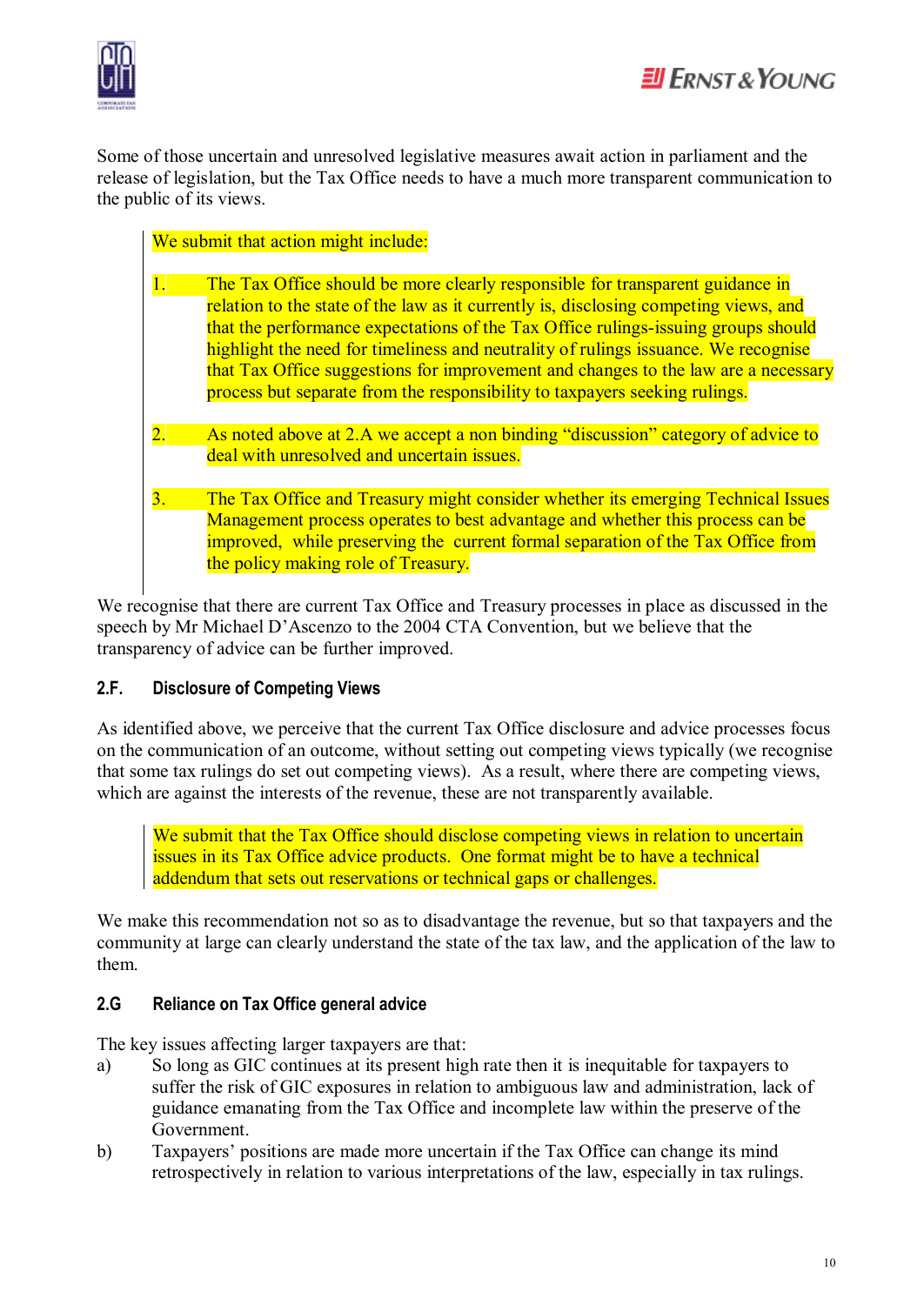

Tax Office changes of mind, particularly in relation to tax rulings, should only have prospective effect.

As discussed above, we perceive a difficulty in terms of the transparency of Tax Office advice in relation to challenging or high-risk areas.

We submit that if the Tax Office has concerns about risks in relation to particular technical analyses which might affect general advice, then such general advice should have an addendum or cautionary notice which identifies Tax Office potential areas of concern, (see our previous comments with respect to the possible application of Part IVA).

The GIC in relation to disagreements between taxpayer and Tax Office should be reduced from the present rate of the base rate plus 7% loading down to a more neutral rate, as discussed later in relation to GIC issues. This will remove much of the taxpayer tension arising from the current system surrounding Tax Office guidance and the community perception of the unreasonable leverage that the Tax Office has in negotiations with taxpayers taking account not only the primary tax relating to the issue, but also the punitive GIC and Part IVA threats made by Tax Office officers in reviews and audits.

We submit that the Tax Office must, when changing its positions in public rulings or in other guidance, adopt a formal policy of making changes prospective in their effect. Any concern about revenue costs will be mitigated by Tax Office focus on more timely review, audit and advice issuance processes as discussed in this submission.

#### **2.I&J. Not following Tax Office private binding rulings**

Taxpayers should not be penalised for not following private binding rulings when assessing their income tax liabilities when they have reasonably arguable positions. The Commissioner's view of the law is no more or less than the Commissioner's own view, and the Treasury paper discloses that no other jurisdiction surveyed imposes penalties for failing to follow the administrator's view.

As anticipated by Treasury in the discussion paper, if there was no direct penalty imposed for failure to follow a PBR, some of the pressure would be reduced from the requirement to make direct appeals against the issuance of PBRs.

The appeals processes do require improvement. A large range of areas for improvement in relation to private binding rulings has been canvassed in the discussion paper that Professor Graeme S. Cooper prepared for the ASCPA in December 1998, which sets out at pages 38 through 48 a number of problems with the private ruling system under the following headings/subheadings:

- Delay in Securing Rulings
- Limitations on Available Issues (Matters of Fact, Application of Part IVA)
- Issues of Collection, Tax Administration and Procedure (Writing and Actions Not Amounting to Rulings, Problem of Embargoed Topics, Quality of Private Rulings and Procedures)
- Incontestable in Reality (Which Facts and Information can be Considered ?, What do Those Facts Prove?, The Impact of Delays on Contestability)
- Time Limits on Rulings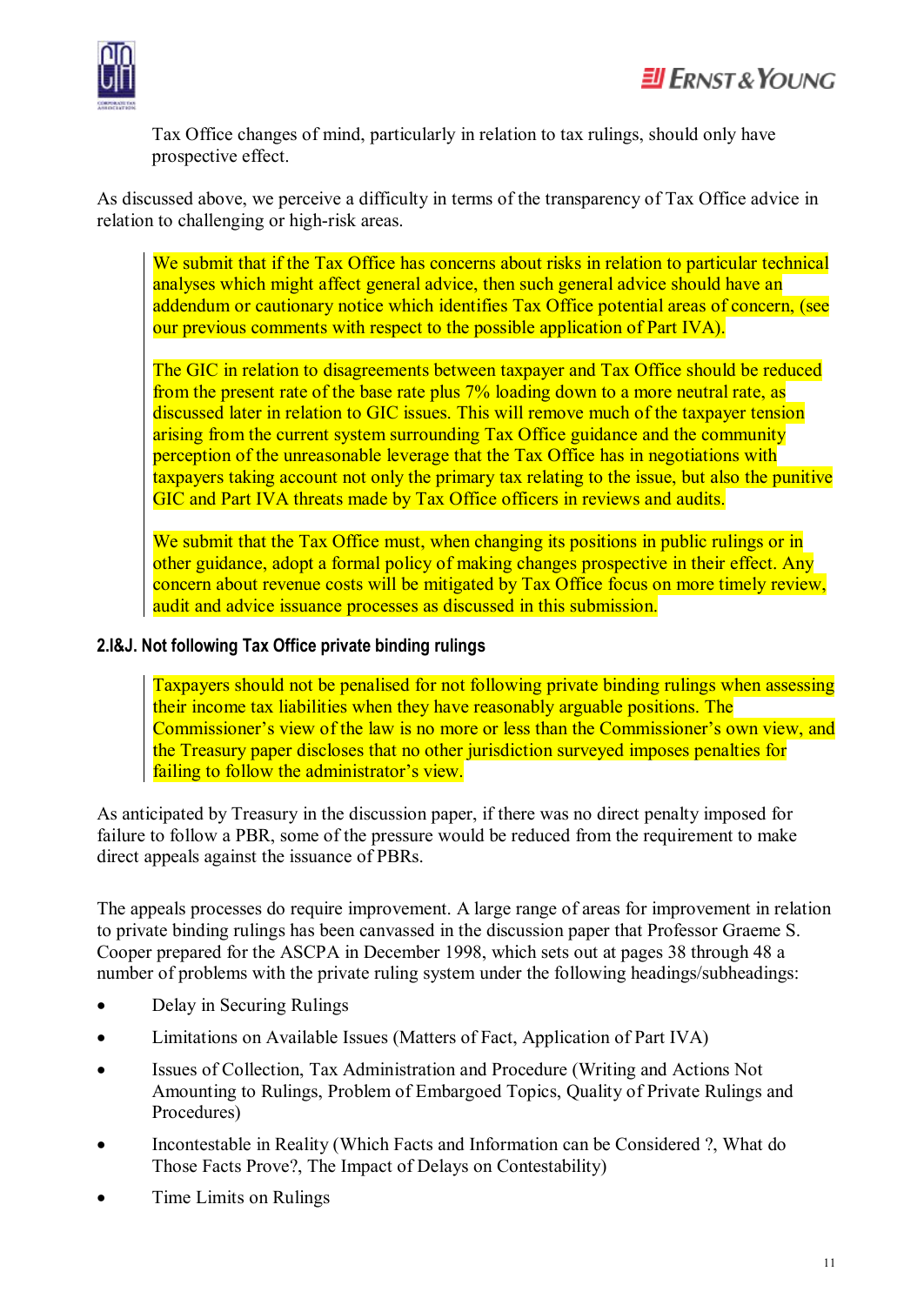#### A Generally Uncooperative Approach

The private ruling system would also be improved by the development of a framework for the Tax Office to produce reasons for the likely positions to be adopted in a PBR to the taxpayer that would allow the taxpayer the opportunity to respond before the PBR is issued.

We submit that Government should initiate a consultation process around:

- Amending the income tax and ADJR law to improve the basis for PBRs to be challenged and appealed administratively and
- an alternative-dispute-resolution or mediation process whereby an independent panel can assist to resolve disputes about PBRs issued by the Tax Office. We note for example the imminent creation of a valuation panel of independent persons by the Tax Office to assist in mediating disputes about consolidation. The proceedings for selection and establishment of that panel might be useful in this regard.

We look forward to participating in such a development process.

#### **2.L. Should Tax Office Charge for certain Advice?**

In relation to recently introduced reform measures, the Tax Office, Treasury and Government should allow for sufficient advice material to be provided to the community at no cost - as a part of the implementation of a reform measure.

Even outside recent tax reform measures, the self assessment system creates costs and risks to the taxpayer community and also to national tax revenues in the event of uncertainty. Therefore, recognising the major economic advantage which arises for the Tax Office and Government from the self assessment system, the Tax Office should devote sufficient resources to properly fund an effective and timely public rulings and private rulings process. It is essential that taxpayers have certainty as to the law and the Tax Office ought to recognise that as a fundamental ingredient to its effective administration.

We note that many small taxpayers seek Tax Office rulings on all matters, sometimes including trivial matters (such as the trend we have seen for large numbers of PBRs for work related expenses, many of which seem to be duplications of other PBRs). This trend should be reduced when small taxpayers have legal certainty in relation to Tax Office guidance material.

We do not consider that there is a great unwarranted demand for private binding rulings from the large business community, which diverts Tax Offices resources from other areas of administration. If there is some misallocation of resources we would be interested in discussing this and any necessary action.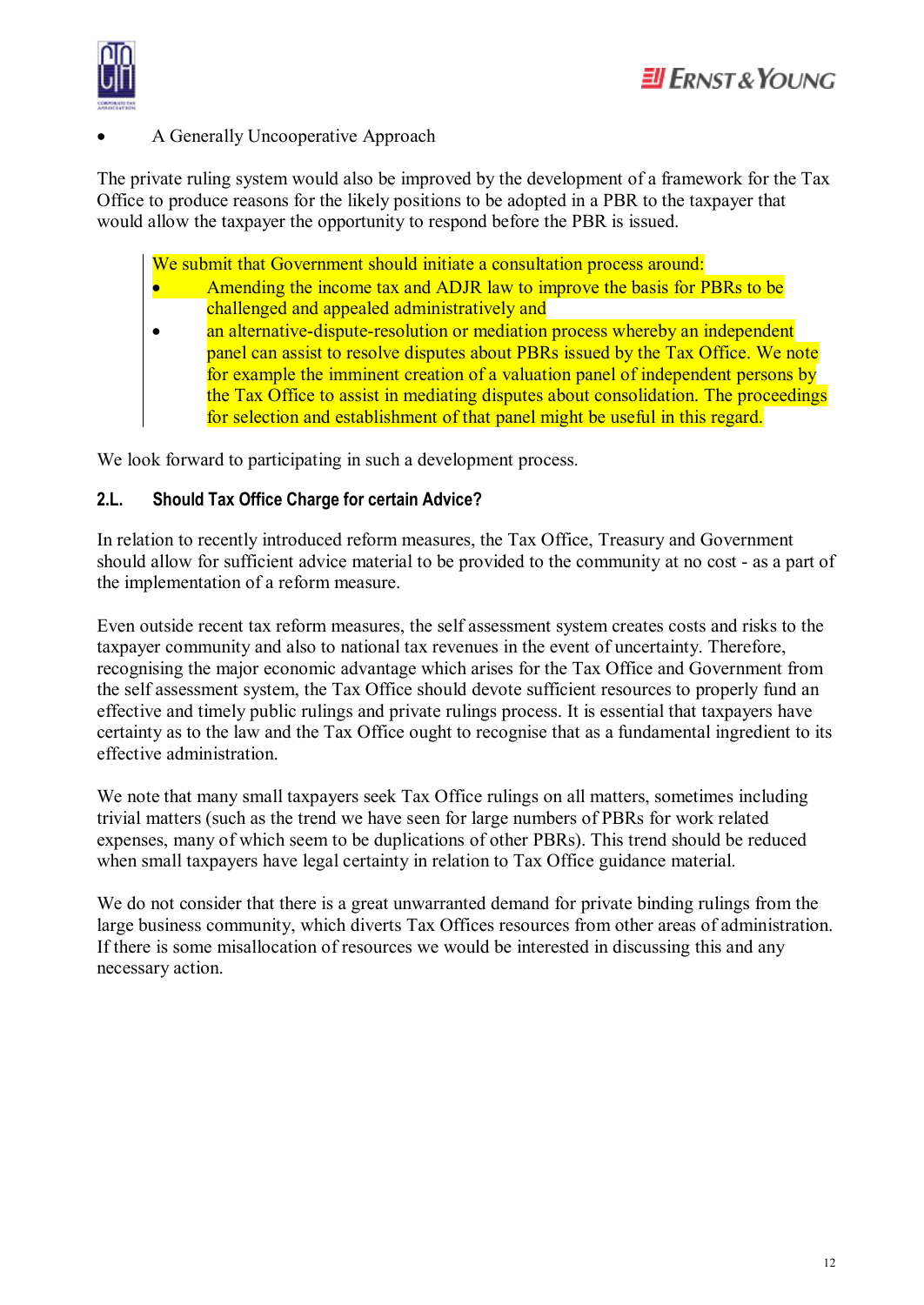

# $E$ ll Frnst & Young

#### **Review and Amendment of Assessments**

#### **Slow Tax Office Response causes various problems for taxpayers and community**

Long delays and open periods of review (Tax Office reviews and tax audits) create significant problems for business:

- a) Various participants in transactions are no longer employed by the taxpayer;
- b) Even for those remaining in the employ, recollections of events might be hazy; and
- c) Significant escalation in the costs of disputes and back-tax GIC exposures.

As well, Government does not receive timely intelligence and policy advice about issues that require policy correction. Delayed action by the Tax Office frustrates the desirable policy and legislative development processes.

We submit that the self assessment system requires, and should provide a strong incentive and signal to, the Tax Office to become more current in its issues management and audit activities. However, we again we emphasise the gathering of intelligence is a separate process from post-lodgment review of income tax returns by taxpayers, and the intelligence-gathering process should not be confused with or hamper the administration of the existing law.

#### **Responses to questions asked in paper**

#### **3.D. Advance notice of audit**

We submit that the law around the review and amendment of assessments needs to provide strong signals to the Tax Office to refocus its:

- a) practices; and
- b) resourcing

around a timely review and issues-management process.

We recognise that having a 2 year period for closure of tax audits and reviews for large business taxpayers is not in line with international comparisons<sup>3</sup>.

We submit that the law should require the Tax Office to commence within 2 years of lodgment of a return any tax audit (including broad based audits, specific issues audits and industry issues audits) in relation to taxpayers under the:

- compliance risk management process around large corporates which have turnover of over \$100m and are classed as being in the Large Business & International Group and
- large individual taxpayers producing additional documents for the Tax Office under the High Wealth Individuals project.

To further encourage the Tax Office to complete audits in a timely manner we submit that the GIC not be imposed for tax liabilities arising from an audit where the audit is not finalised within 12 months of the audit's commencement. This would provide the Tax Office with three years from the lodgment of the return to finalise an audit or forgo the GIC

 $\overline{a}$ 

<sup>&</sup>lt;sup>3</sup> See table 3.1 of the discussion paper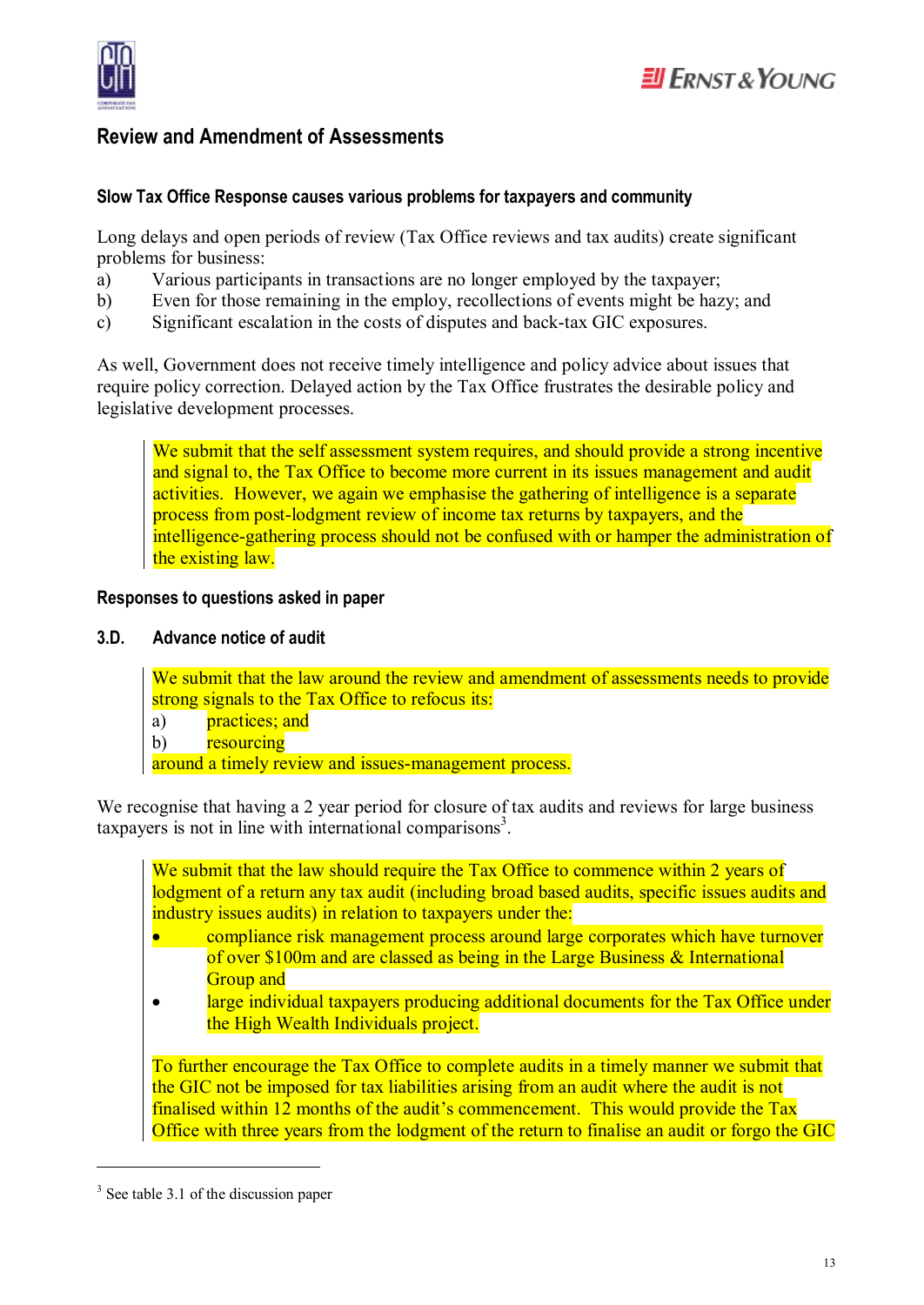

beyond that time. This approach is consistent with the cap on the GIC as outlined in "Approach A" in section 5.4.1 of the discussion paper.

For those taxpayers, the Tax Office has available to it significant material, some in 'real time' plus announcements by large taxpayers, the review of income tax returns plus specific client risk reviews undertaken out of those returns. Against this wealth of information that the Tax Office has, it is inappropriate for the Tax Office to have the capacity to issue amended assessments after 4 years. Further, any such delay is inefficient for all stakeholders including the Tax Office.

#### *Taxpayer disclosure issues*

We submit that:

- a) The Tax Office has ample power to require contemporaneous disclosure of whatever information it needs to identify risks and take audit or other compliance review action.
- b) The Tax Office already undertakes various risk review action as noted above and this confirms that a two-year requirement for notification of audits in all cases is appropriate.

A two-year commencement period for tax audits appears quite workable to us, given the Tax Office additional compliance funding allocations in the 2003 Federal Budget and 2004 Federal Budget.

#### **3.E Pre-assessment agreements**

We support, as outlined above, an increased use of Tax Office guidance around administrative and compliance shortcuts and a focus on more current compliance action.

We support action by the Tax Office to undertake pre-assessment agreements in relation to the named areas of loss carry forward, R&D expenditure, trading stock valuation, capital allowance issues but also for these to apply broadly wherever possible and to include:

- · Valuation issues
- Consolidation processes (we note action is already occurring here)
- Foreign exchange and financial-transactions policies.

In all cases such agreements must be optional for taxpayers and such agreements should not detract from a Tax Office systemic focus on improved compliance processes and certainty.

#### **3.F. Uniform four year period – nil returns and currently unlimited returns**

We submit that nil returns (for taxpayers currently in tax losses or having a nil tax payable due to dividend rebates etc.) should all be subject to the same four year period.

This four year limitation should apply with immediate effect to all returns lodged from the year ended 30 June 2004 onwards.

For nil tax payable returns of earlier years the Tax Office should have 2 years, until 30 June 2006, to resolve all of its issues. Effective from that date all income tax returns for niltax-payable returns (whenever they had been lodged) should be subject to the same 4 years standard limitation period.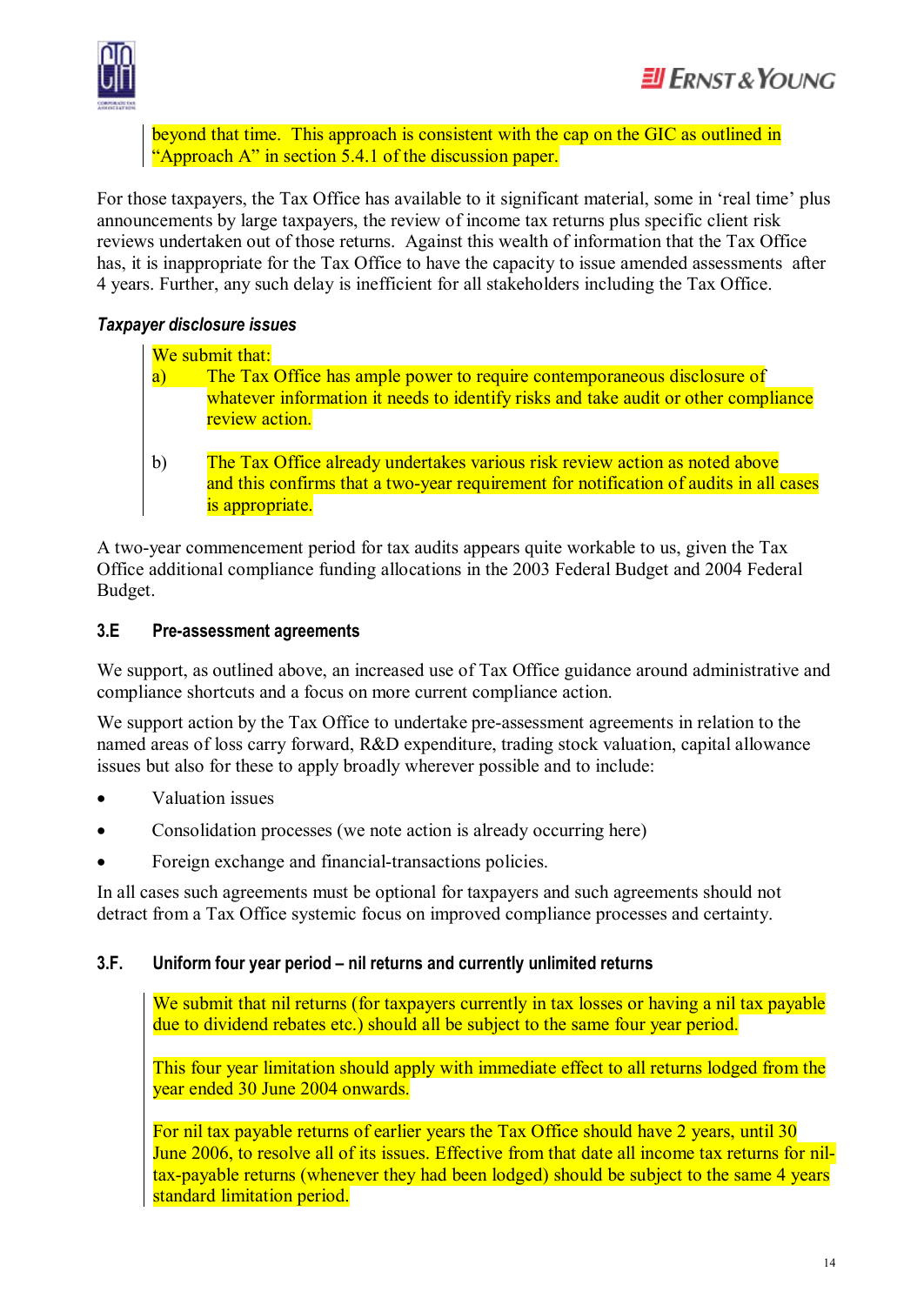

The resolution of issues around long outstanding tax loss returns would provide additional certainty for taxpayers, for the Tax Office and assist the Government in relation to forward revenue estimates.

Section 170 of the ITAA36 also has an enormous range of exclusions from the 4 year amendment limit, which give effectively unlimited periods for amendment of assessments. Many of these are quite inappropriate. The listing of exclusions is principally in Sections 170(10), (10AA), (10AB) and (10A), and the list of exclusions has grown in the period of the Tax Laws Improvement Process. These unlimited periods, and the vast array of tax issues subject to the exclusions, have no place in a self assessment system with timely administration by the Tax Office.

As well we note that amendments to assessments under Part IVA have a 6 year time period.

This range of exclusions is inefficient for all, as it creates a complex array of provisions, which are not even well expressed in the law.

#### We submit that:

- a) the self assessment law should provide for a four year time limit for amendment of all assessments in relation to all tax matters;
- b) if it is necessary to have exceptions then these should be justified and reviewed independently in a separate consultative process to ensure that the exceptions apply only in relation to fraud or evasion and do not unfairly create uncertainty or remove the obligation of the Tax Office for timely administration;
- c) the exclusions should be re-expressed in a single tabular format along the lines of section 170(10AA) for clarity of understanding by taxpayers and the Tax Office.

#### **3.H. Unreasonable Delays in issue of amended assessments**

We submit that where the Tax Office delays unreasonably in issuing an amended assessment after it has the relevant information, that taxpayers should be entitled to tax relief by way of interest at the GIC rate.

However if the GIC rate is adjusted as we recommend then much of the taxpayer sensitivity arising from delayed Tax Office assessments will be reduced.

GIC should only run from the time of issuing the amended assessment – not in respect of the period prior to issuing the assessment. As an alternative, GIC should only run to the time that the ATO has communicated its preliminary position to the taxpayer. (The correct imposition of penalty taxes under the existing Tax Office powers should be able to adequately deal with any perceived shortcomings from this approach).

#### **3.I. Period of reduction of assessment**

Question 3.I looks at the period for reduction of an amendment, and whether this should be held at the current period if the period for increase of an assessment for individuals is reduced. This issue is not relevant to large businesses, but we would support retaining the existing period for taxpayers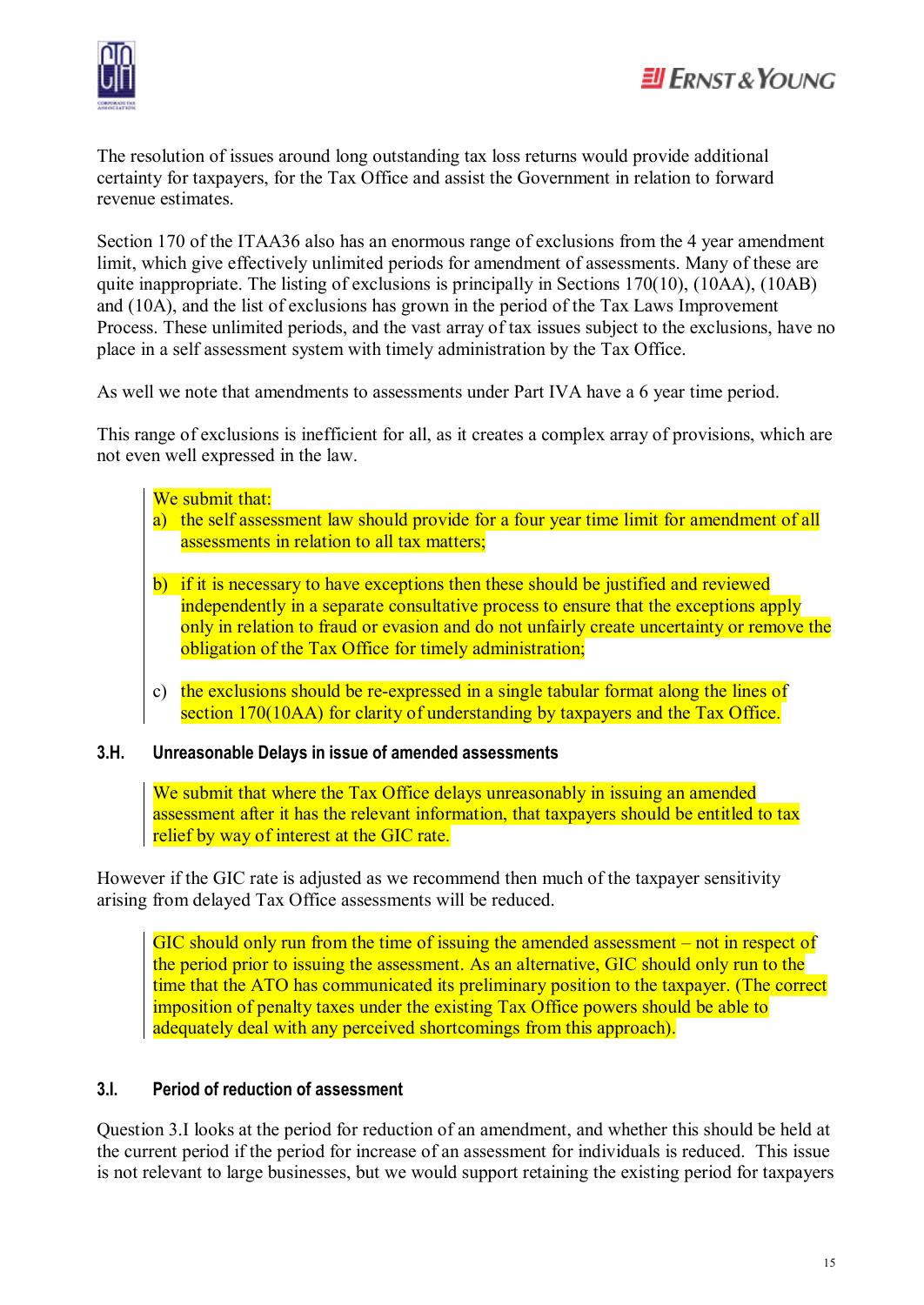

to identify errors and have their assessment reduced, notwithstanding a reduction in the open period for tax audits.

#### **3.J. Processes for implementing these improvements**

The Tax Office can easily implement administrative procedures. However, in relation to the time limits for open audits, and the requirement for commencement of audit activities, these issues require amendments to the law.

We therefore submit that the Tax Office should implement the administrative procedures immediately and Government should confirm these in an announcement this year that will lead to amendment of the tax law. We suggest that the amendments would be simple.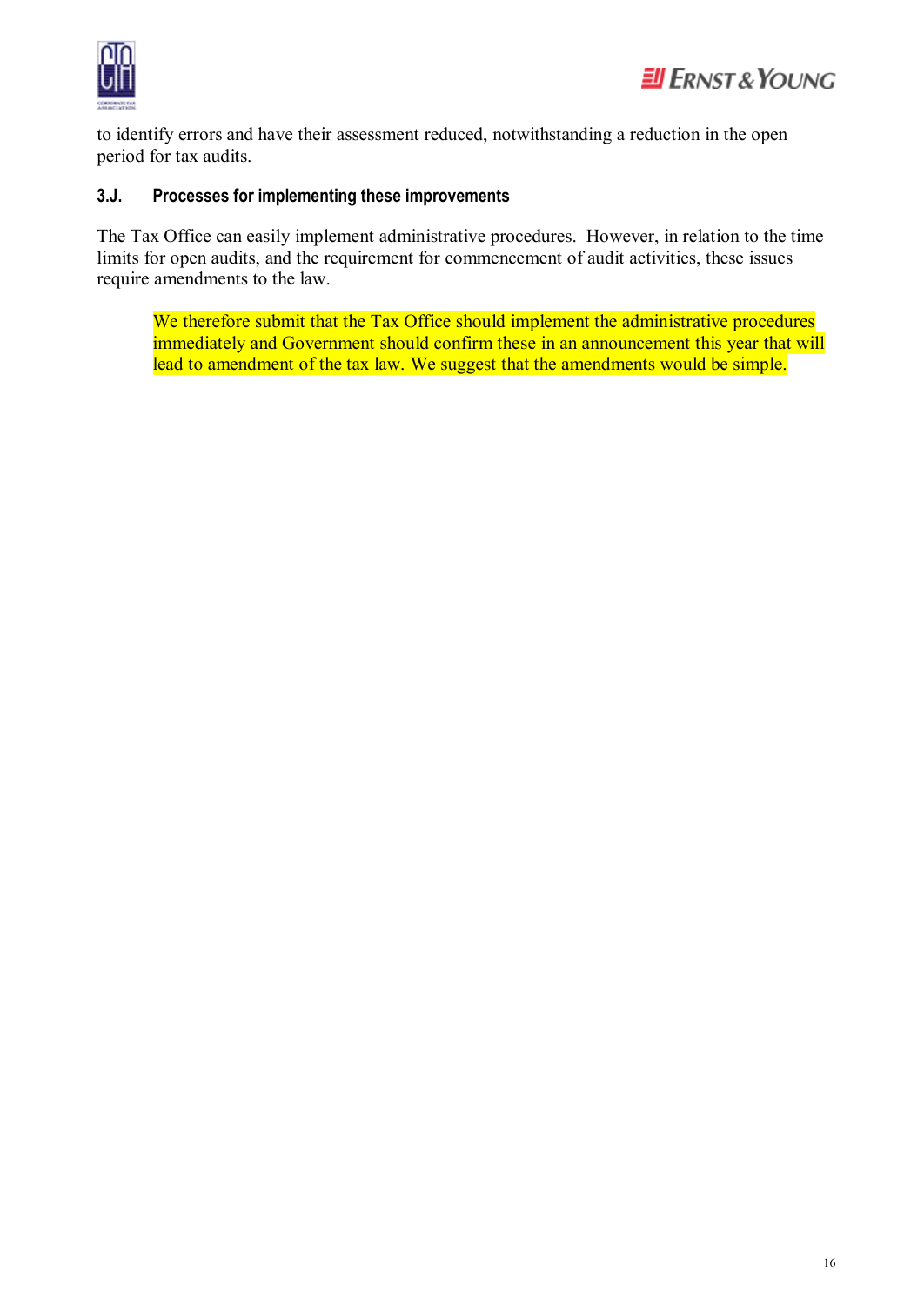

#### **Penalties**

As noted in the discussion paper, taxpayers are penalised if they fail to take reasonable care in producing their return and do not have a reasonably arguable position.

The issue of reasonable care was highlighted in the MLC case<sup>4</sup>, where the Tax Office imposed a penalty on the taxpayer in relation to a position even though the taxpayer had consulted with the Tax Office. Hill, J in the Federal Court, rejected that Tax Office imposition of penalties.

We suggest that this judicial review of the Tax Office attempt to impose reasonable care penalties in the MLC Case provides a significant indicator of the boundaries of what is reasonable care.

Following the MLC case, we submit that prescriptive guidelines are released in a Public Ruling to provide guidance as to what type of activity constitutes reasonable care.

#### **Responses to questions asked in paper**

#### **4.A Reasonable care and reasonably arguable position**

#### *Reasonable Care*

Prima facie there is no need for a revision of the statute around the definition of reasonable care, because a court can in the final analysis determine what is reasonable.

However, as noted above, we believe that the issue of a public ruling outlining prescriptive tests of when the Tax Office considers a taxpayer has taken reasonable care would be desirable. This would assist the taxpayer in being able to determine whether they had taken reasonable care and as a result remove some of the uncertainty surrounding what constitutes reasonable care. For example, if the taxpayer had obtained expert tax advice, which considered the relevant authorities and provided a view as to whether the position adopted was as likely correct or not then the taxpayer should be considered to have taken reasonable care. For this purpose an extensive position paper which considered all the issues fully and was prepared by an experienced tax practitioner employed by the taxpayer should have similar status.

#### *Reasonably Arguable Position*

 $\overline{a}$ 

We note that the definition of a reasonably arguable position needs to be updated on the context of a continuously improving tax system.

We submit that the term "relevant authorities" for the purposes of Section 284-15(1) should include tax advice obtained from Queen's Counsel, or other members of the Bar.

We submit that the Tax Office might clarify or update the guidance in relation to a reasonably arguable position, to be more appropriate to the current tax environment and in particular in relation to its interaction with Part IVA as discussed below.

<sup>4</sup> MLC Limited V Deputy Commissioner Of Taxation, 2002] FCA 1491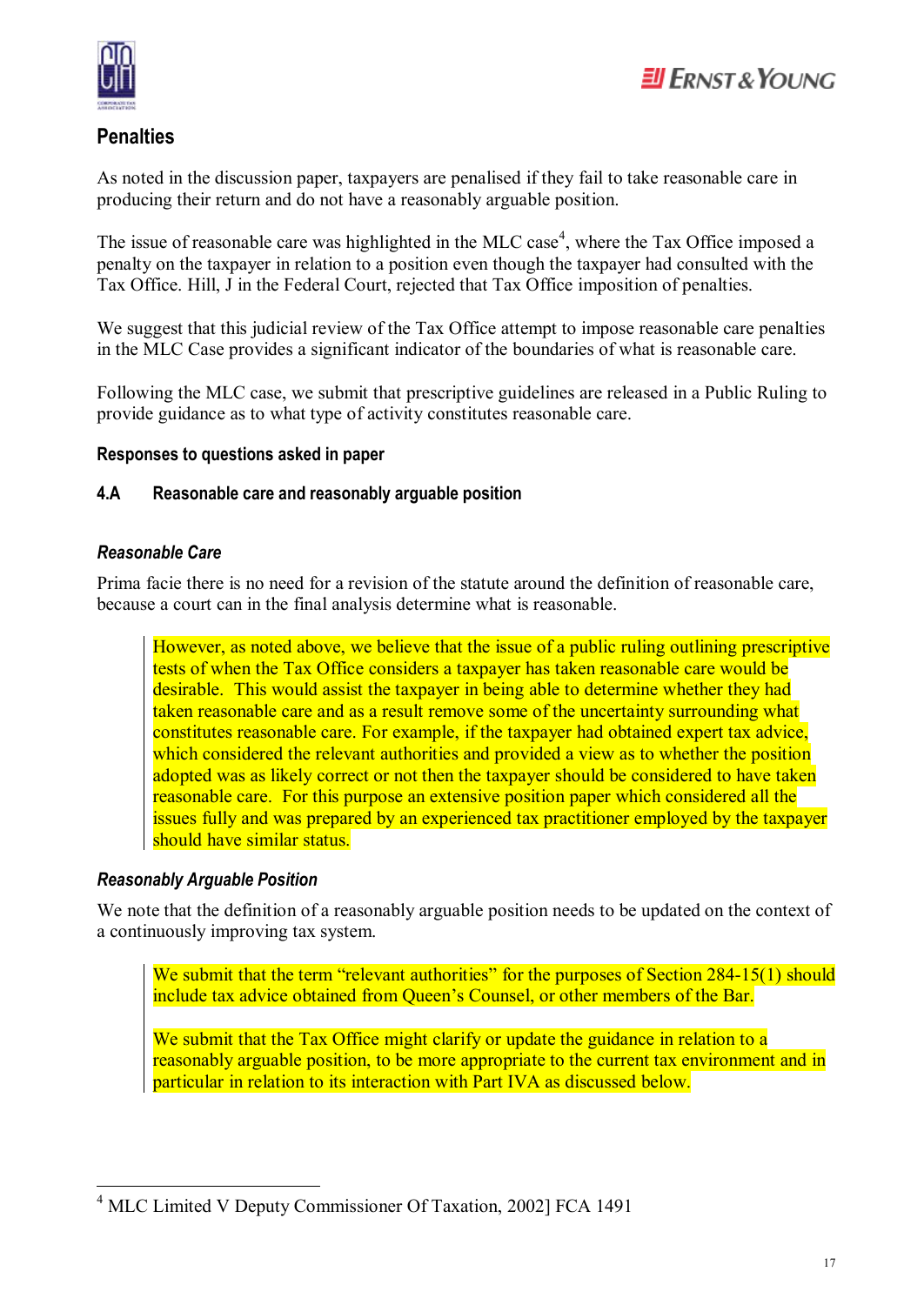

# $H$  ERNST & YOUNG

There is an issue surrounding the application of culpability penalties when the Tax Office raises Part IVA assessments. The relevant penalty provisions are set out in Section 284-150 of the Taxation Administration Act and Section 226 of the Income Tax Assessment Act 1936.

Tax Office Practice Statement PS LA 2000/10 sets out administrative guidance for Tax Office staff on the application of Part IVA. Paras 73 - 76 deal with the administration issues concerning the imposition of penalties where Part IVA applies.

PS LA 2000/10, in accordance with the relevant provisions of the law, advocates a penalty equal to 50% of the tax shortfall where Part IVA is applied or 25% if it is reasonably arguable that Part IVA does not apply.

Despite the above statements, the Commissioner (through audit case managers and other appropriate officers) seems to adopt the position that where Part IVA applies, a taxpayer cannot have a reasonably arguable position. As a result the Tax Office will always seek to impose a 50% penalty.

We submit that the Commissioner needs to have greater regard to the actual circumstances of a particular case before imposing a 50% penalty. Factors that would generally assist the taxpayer in demonstrating that it has adopted a reasonably arguable position are as follows:

- 1. where there is no intentional disregard for the law;
- 2. where the taxpayer has not recklessly approached its tax obligations;
- 3. where the taxpayer has good past behaviour;
- 4. where a genuine attempt has been made to comply with the law;
- 5. where external tax advice was obtained confirming that it was as likely as not that Part IVA would not apply;
- 6. as there is often uncertainty as the application of Part IVA which ultimately will be a question of fact;
- 7. despite various Part IVA cases, the law around Part IVA remains unsettled (as evidence by Hart's Case which is only the fourth time Part IVA has been considered by the High Court); and
- 8. the Tax Office approach of seeking to apply Part IVA to genuine commercial transactions (often through a narrow or artificial definition of the scheme) creates circumstances where Part IVA assessments are not limited to blatant, artificial or contrived arrangements.

As a result, despite facing Part IVA assessments, taxpayers can be considered to have a wellreasoned construction of the relevant provisions and to have adopted a position that is about as likely as not the correct interpretation of the law. There is also often a strong likelihood of the taxpayer's views being substantially upheld in Court.

We submit, therefore, that the penalty regime should in all circumstances (including where the Tax Office seeks to amend an assessment using Part IVA) have appropriate regard to whether taxpayers have taken "reasonable care" and have adopted a "reasonably arguable position". In determining whether taxpayers have taken "reasonable care" and have adopted a "reasonably arguable position" it is recommended that the principles outlined in this section be implemented.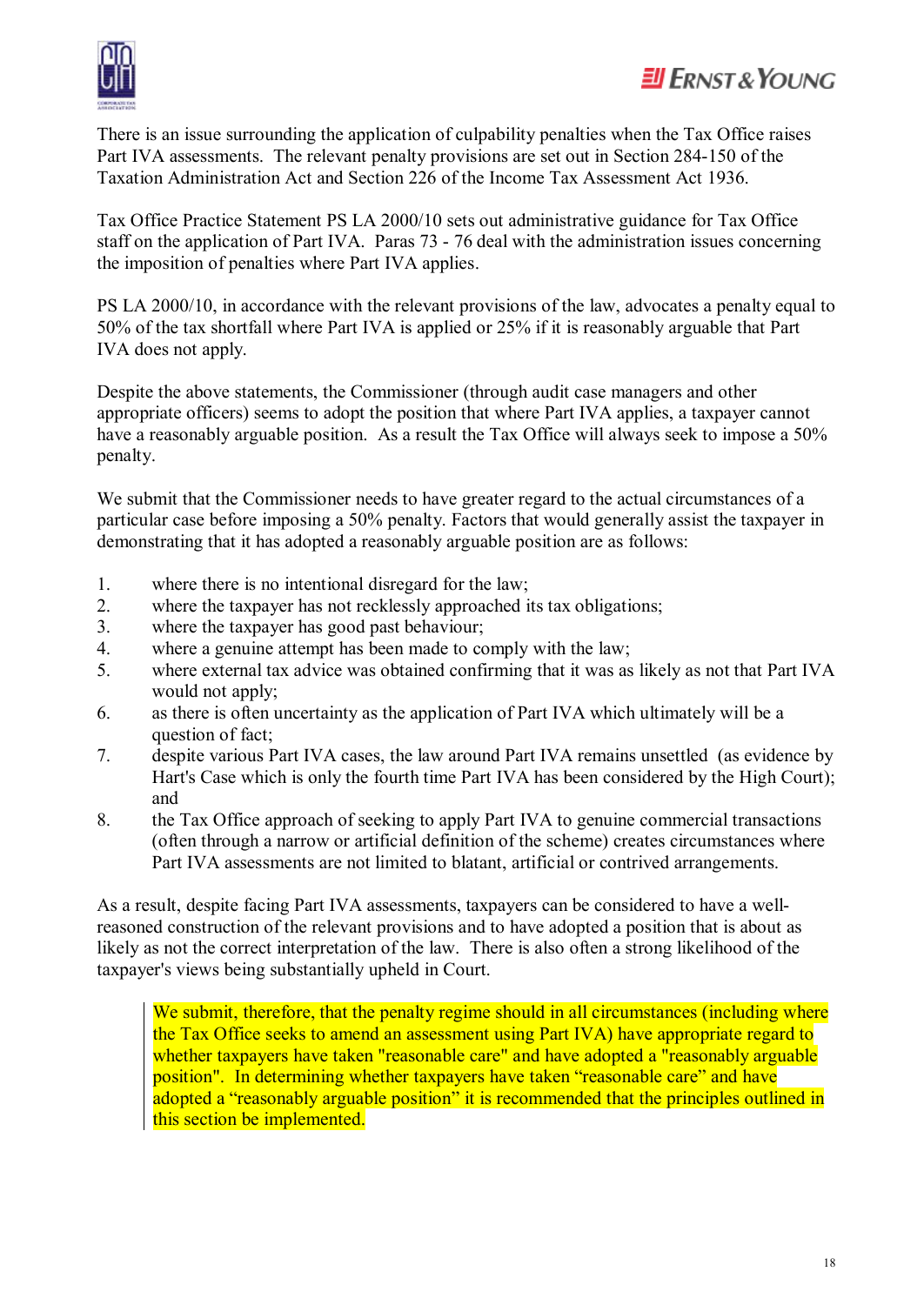

# **4.B&C. Failing to follow private binding ruling**

We submit that no penalty should be imposed for failure to follow a private binding ruling, as noted in response to questions 2.I and 2.J.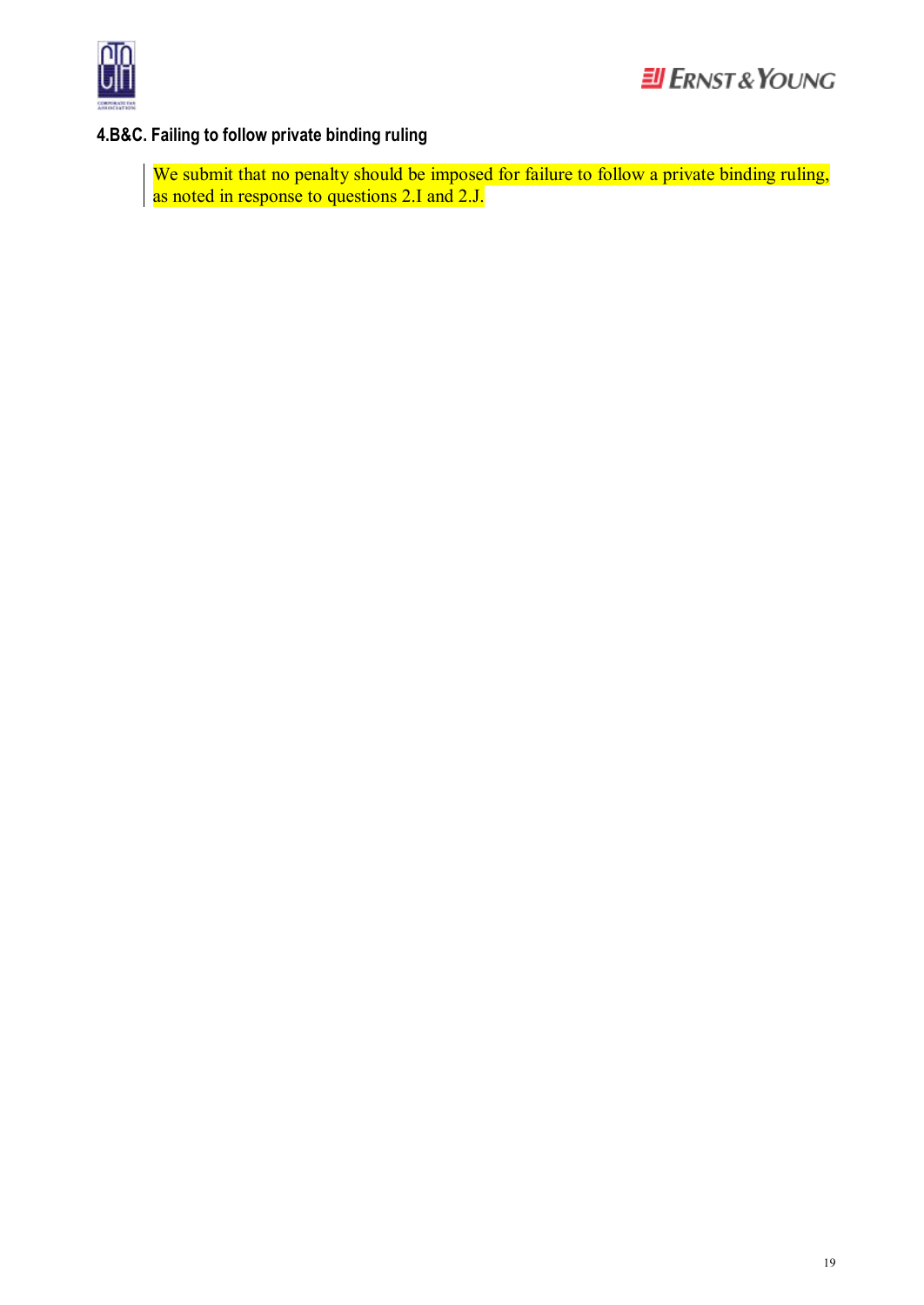

#### **The General Interest Charge**

The Treasury discussion paper correctly identifies that the General Interest Charge operates inequitably in relation to larger taxpayers.

The GIC was introduced in 1999.

#### *Policy of GIC is to compensate Government not to intimidate taxpayers*

The policy rationale of the GIC is expressed in the Auditor-General in Audit Report No.31 1999– 2000 "Performance Audit - Administration of Tax Penalties - Australian Taxation Office" as follows:

**"8.** A recent Tax Office review culminated in the passing of the *Taxation Laws Amendment Act (No.3) 1999.*  The significant reform implemented by this Act was the introduction of a General Interest Charge (GIC). The GIC marked a major shift by the Tax Office towards a more commercial approach whereby taxpayers are required to compensate the Government for the time value of money. The GIC replaced the Late Payment Penalty regime on 1 July 1999 and is used to calculate a range of other penalties.'

#### The Explanatory Memorandum stated that

"The policy objective of this measure is to replace the existing late payment penalty provisions in various Acts for which the Commissioner of Taxation has the general administration with a single tax deductible general interest charge (GIC) on outstanding amounts. The new regime will be transparent, consistent, commercially based and easy to administer. A further objective is to encourage withholders who cannot remit deductions by the due dates to notify the Commissioner of the existence of liabilities and to make sure withholders send in their annual reconciliation statements of deductions."

So commerciality was the driver.

The GIC however operates in practice on the basis of a high basic 'sticker" rate exacerbated by highly restrictive Tax Office remission policies. This causes the GIC to operate so as to intimidate taxpayers into paying taxes quickly, even disputed taxes, or else risk major de facto penalty exposures. The GIC rate is also inappropriate in a low-inflation economy, with lower costs of funds, and is particularly inappropriate for larger taxpayers with access to cost-effective funding.

We submit that the policy rationale for the GIC does not integrate properly with the policy for tax penalties. The GIC, in relation to large taxpayers, includes a substantial effective penalty component, and effectively provides a double penalty environment. This is not consistent with the comments extracted from the Explanatory Memorandum. Section 5.1 of the discussion paper notes that the Government considered a 7% margin over the base rate appropriate for the policy reason that the taxpayer should pay their tax liabilities on time. In addition, the discussion paper states that the "uplift factor" was to encourage the payment of tax liabilities when due and compensate the Government for the cost of collection of tax debts and credit risk. Given the Crown has preference, in almost all circumstances, over other creditors it is surprising that credit risk was a factor in setting the uplift factor. The discussion paper also states that the uplift factor was not intended as a culpability penalty.

The perception is that the Tax Office has been slow to introduce policies for the remission of the GIC in appropriate circumstances. The perception is that the Tax Office has been using the threat of GIC, and its restrictive rules for the remission of GIC, to enhance its negotiating position with large taxpayers.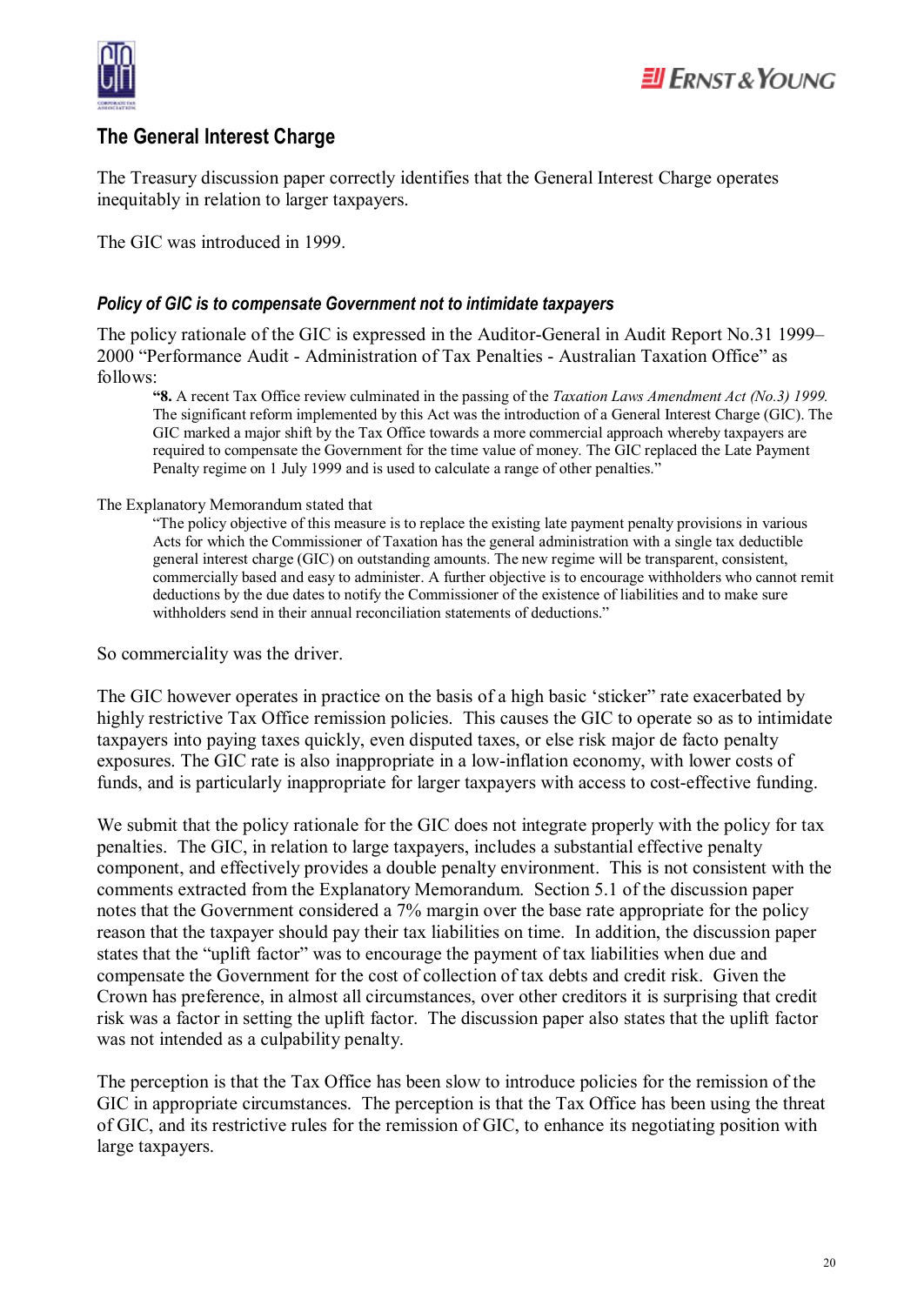

Australia's GIC regime is starkly uncompetitive when viewed against comparable countries as is clear from Table 5.1 of the discussion paper reproduced below.

| Country              | <b>Rate of Interest</b>                                                | Interest tax deductible? |
|----------------------|------------------------------------------------------------------------|--------------------------|
| Australia            | Bank Accepted Bill rate plus 7%                                        | Yes                      |
| Canada               | Canada 90 day Treasury Bill rate plus 4%                               | No                       |
| New Zealand          | NZ business base lending rate plus 2%                                  | Only for business        |
| United Kingdom       | 4.75% for corporations which pay their tax in<br>quarterly instalments | Only for corporations    |
|                      | 6.5% for individuals and corporations which pay<br>their tax annually  |                          |
| <b>United States</b> | Federal short term rate plus 3% for individuals                        | Only for corporations    |

#### **Table 5.1: Interest payable on tax shortfalls**

We agree with the proposition raised by Treasury that the impact of GIC differs across different segments of the market, in that:

- a) For large business taxpayers the GIC rate is far in excess of the marginal borrowing rate by large taxpayers and as a result operates as a penalty.
- b) The GIC double penalty outcome is less apparent for taxpayers having higher borrowing rates.

In this regard, the "Cameos" used in section 5.2 of the discussion paper demonstrate that while the GIC may provide comparative interest rates for certain taxpayers (and even a lower cost of funding in certain circumstances) the GIC is totally detached from reality in comparison to a "blue chip" company's (Cameo 1) cost of financing. In addition, the amounts of GIC are likely to be greater for larger taxpayers due to the greater amounts of tax that they pay. Once again, this outcome is inconsistent with the policy outlined in the Explanatory Memorandum and repeated in the discussion paper.

While Figure 5.1 of the discussion paper illustrates the effect of compounding for an assumed GIC of 12.50% we have used the current GIC rate of 12.31% and 7.00% (being a proxy for the current home loan rate) to illustrate the vast differences between the cumulative effects of the comparative interest rates. Figures to illustrate this point can be found in the following table:

| <b>GIC Simple Annual Rate</b>         | 12.31%      |        |        |        |        |         |
|---------------------------------------|-------------|--------|--------|--------|--------|---------|
| GIC Daily Rate (Mar 2004)             | 0.03363388% |        |        |        |        |         |
| Intial Tax Liabilty                   | 100.0       |        |        |        |        |         |
| Year                                  |             | 2      | 3      | 4      | 5      | 6       |
|                                       |             |        |        |        |        |         |
| Opening Tax Liability                 | 100.0       | 113.06 | 127.82 | 144.52 | 163.39 | 184.73  |
|                                       |             |        |        |        |        |         |
| <b>GIC</b>                            | 13.06       | 14.76  | 16.69  | 18.87  | 21.34  | 24.12   |
|                                       |             |        |        |        |        |         |
| <b>Closing Balance</b>                | 113.06      | 127.82 | 144.52 | 163.39 | 184.73 | 208.85  |
|                                       |             |        |        |        |        |         |
| Cummulative GIC as a % of Primary Tax | 13.06%      | 27.82% | 44.52% | 63.39% | 84.73% | 108.85% |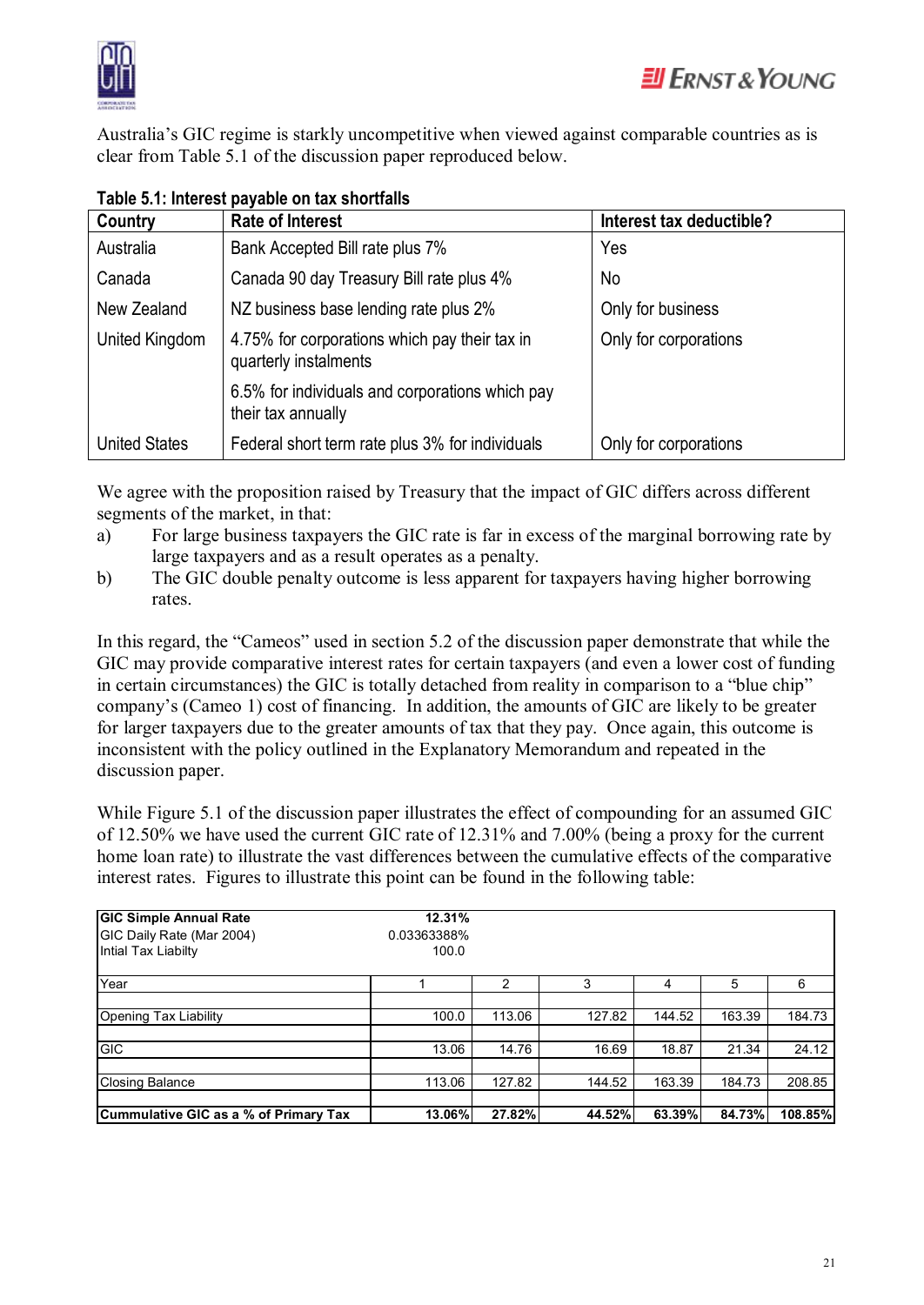

| <b>GIC Simple Annual Rate</b><br>GIC Daily Rate (Mar 2004)<br>Intial Tax Liabilty | 7.00%<br>0.01917808%<br>100.0 |        |        |        |        |        |
|-----------------------------------------------------------------------------------|-------------------------------|--------|--------|--------|--------|--------|
| Year                                                                              |                               | 2      | 3      | 4      | 5      | 6      |
|                                                                                   |                               |        |        |        |        |        |
| Opening Tax Liability                                                             | 100.0                         | 107.25 | 115.03 | 123.37 | 132.31 | 141.90 |
|                                                                                   |                               |        |        |        |        |        |
| <b>GIC</b>                                                                        | 7.25                          | 7.78   | 8.34   | 8.94   | 9.59   | 10.29  |
|                                                                                   |                               |        |        |        |        |        |
| Closing Balance                                                                   | 107.25                        | 115.03 | 123.37 | 132.31 | 141.90 | 152.19 |
|                                                                                   |                               |        |        |        |        |        |
| Cummulative GIC as a % of Primary Tax                                             | 7.25%                         | 15.03% | 23.37% | 32.31% | 41.90% | 52.19% |

It can be seen that by applying the existing general interest charge over the 4 years that the Tax Office has to amend an assessment to the primary tax liability results in the cumulative GIC increasing to approximately 60% of the primary tax liability. Over the 6-year period that the Tax Office can amend an assessment under Part IVA the GIC actually becomes greater than the primary tax liability. It is submitted that the GIC creates an incentive for the Tax Office not to resolve disputes with taxpayers as the GIC provides the Tax Office with a substantial "bonus" for delaying settlement. In addition, when compared to the Australian Government's cost of funds of about 5.5% the GIC provides a margin of over 7.5%. Given that the taxpayers in dispute may have an extremely high credit rating the 7.5% margin can only be viewed as penal as it cannot be considered as compensation for the credit risk of the taxpayer or the time value of money. It follows that there is a real incentive to maximise revenue by not resolving disputes.

In comparison, if the GIC was 7.00% the percentage of the primary tax that the GIC would equal is approximately 32% after 4 years and 52% after 6 years.

#### **Responses to questions asked in paper**

#### **5.A. Should GIC or penalty regime provide incentives to assess correctly?**

The signals to taxpayers to assess correctly are the function of the penalty regime and not the GIC, as noted above. The policy rationale of GIC should not be to provide double penalties for taxpayers so as to intimidate taxpayers having tax disputes or identifying inadvertent errors in their calculations of taxable income. GIC should only run from the time of the assessment.

The above figures show that the GIC can quickly become larger than the primary tax liability and therefore become a greater issue than the primary tax liability. Further, as the cameos illustrate, the rates used do not reflect the cost of finance for many taxpayers.

#### **5.B. Is the GIC rate excessive against this principle?**

We submit that the international comparison, plus the double penalty outcomes of the GIC for corporate Australia, raises a compelling case for the reduction of the GIC effective immediately.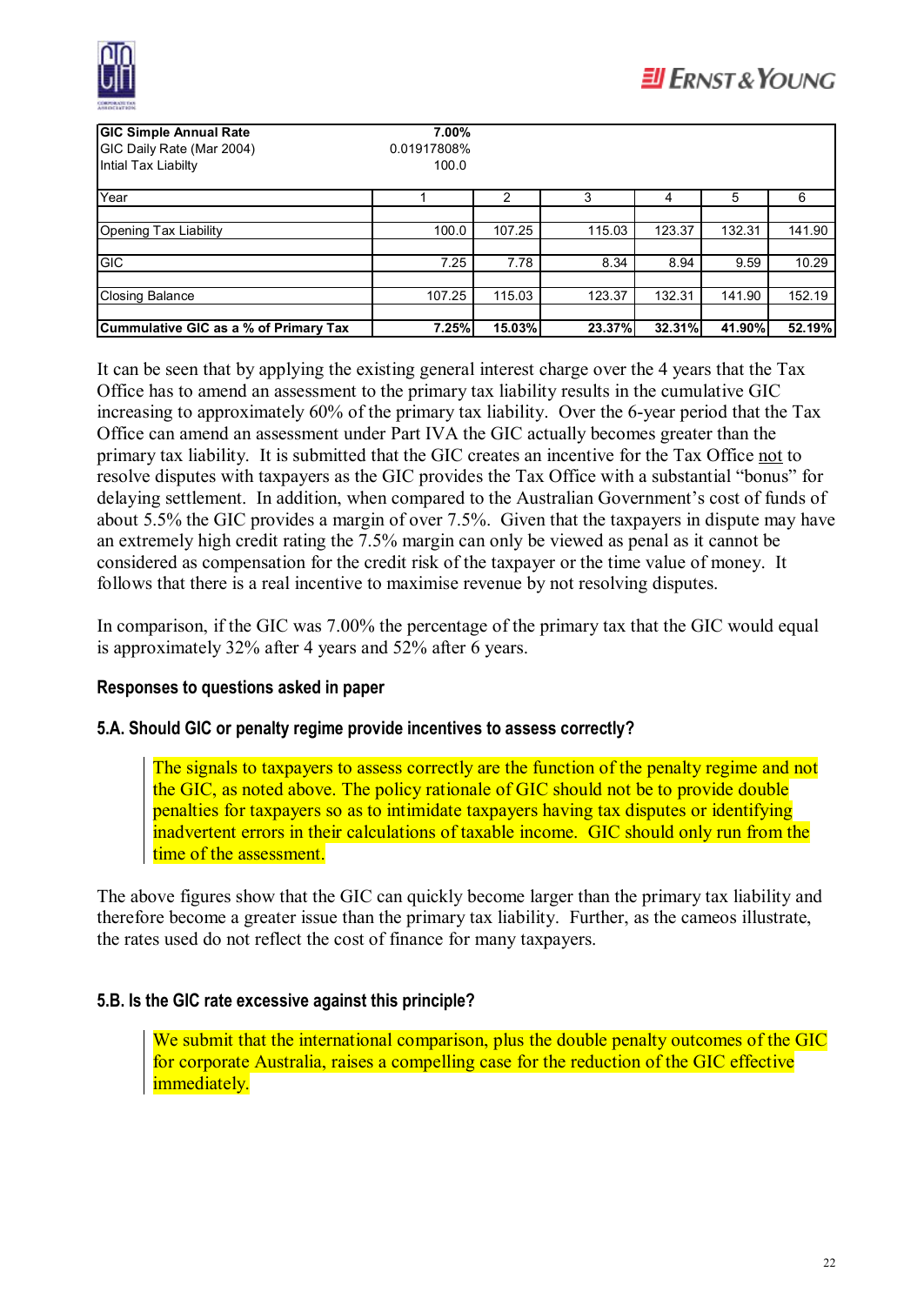

#### **5.C&D Approaches to address GIC - are other approaches appropriate?**

The only issue is the precise mechanism and benchmark for the GIC.

| We submit that a twofold adjustment is needed:                                                                                                                                                                                                                                                                                                                                                                       |
|----------------------------------------------------------------------------------------------------------------------------------------------------------------------------------------------------------------------------------------------------------------------------------------------------------------------------------------------------------------------------------------------------------------------|
| a. the core GIC rate should be reduced for all taxpayers to a more rational benchmark<br>rate. We propose, in the interests of setting some economy-wide benchmark rate<br>appropriate for all taxpayers, that the housing loan rate that is used for Fringe Benefit<br>Tax calculation purposes should be used for this purpose.                                                                                    |
| If some differentiation is required between taxpayers then for large business the<br>benchmark rate should be no greater than the bank accepted bill rate plus 2%.                                                                                                                                                                                                                                                   |
| b. Additionally, a cap on the GIC is a useful measure                                                                                                                                                                                                                                                                                                                                                                |
| c. GIC reduction should be implemented by statutory amendment and not by any Tax<br>Office remission policy, because Tax Office remission guidelines appear to be slow to<br>issue and very limited, due in part to the restricted scope for remission in the statute.                                                                                                                                               |
| In the event that the above proposal is not acceptable to Government, the least<br>problematical approach is "Approach A" as outlined in 5.4.1. That approach would need<br>refinement because it does propose that after an amended assessment issues then the full<br>"loaded by 7%" GIC should apply. That aside, we believe that this approach well balances                                                     |
| the competing policy objectives, which include:                                                                                                                                                                                                                                                                                                                                                                      |
| Simplicity;                                                                                                                                                                                                                                                                                                                                                                                                          |
| Equality between taxpayers;<br>Encouraging the Tax Office to undertake and complete audits in a timely manner;<br>$\bullet$                                                                                                                                                                                                                                                                                          |
| Making taxpayers responsible for their tax affairs in a manner consistent with the<br>$\bullet$<br>$\mathcal{L}$ and $\mathcal{L}$ and $\mathcal{L}$ and $\mathcal{L}$ and $\mathcal{L}$ and $\mathcal{L}$ and $\mathcal{L}$ and $\mathcal{L}$ and $\mathcal{L}$ and $\mathcal{L}$ and $\mathcal{L}$ and $\mathcal{L}$ and $\mathcal{L}$ and $\mathcal{L}$ and $\mathcal{L}$ and $\mathcal{L}$ and $\mathcal{L}$ and |

- objectives of the self assessment regime; and
- No culpability component in the GIC (as it is not intended to be a penalty).

#### **5.E. Remission of GIC initiated by Tax Office?**

 $\overline{a}$ 

We submit that the rules allowing the Commissioner to remit GIC were framed too narrowly, requiring in section 8AAG(5) special circumstances and that the Tax Office appears to have taken the special circumstances requirement to demand very restrictive approaches to remission<sup>5</sup> As well the remission powers under section 8AAG(3) and (4) are too limited.

 $<sup>5</sup>$  Section 8AAG of the Taxation Administration Act 1953 requires that "the Commissioner may only remit all or a</sup> part of the charge in the circumstances set out in subsection  $(3)$ ,  $(4)$  or  $(5)$ . **8AAG(3) [Delay not caused by person and reasonable]**

The Commissioner may remit all or a part of the charge referred to in subsection  $(2)$  if the Commissioner is satisfied that:

**<sup>(</sup>a)** the circumstances that contributed to the delay in payment were not due to, or caused directly or indirectly by, an act or omission of the person; and

**<sup>(</sup>b)** the person has taken reasonable action to mitigate, or mitigate the effects of, those circumstances.

**<sup>8</sup>AAG(4) [Delay caused by person, reasonable mitigation and fair and reasonable]**

The Commissioner may remit all or a part of the charge referred to in subsection  $(2)$  if the Commissioner is satisfied that:

**<sup>(</sup>a)** the circumstances that contributed to the delay in payment were due to, or caused directly or indirectly by, an act or omission of the person; and

**<sup>(</sup>b)** the person has taken reasonable action to mitigate, or mitigate the effects of, those circumstances; and

**<sup>(</sup>c)** having regard to the nature of those circumstances, it would be fair and reasonable to remit all or a part of the charge. **8AAG(5) [Special circumstances]**

The Commissioner may remit all or a part of the charge referred to in subsection  $(2)$  if the Commissioner is satisfied that: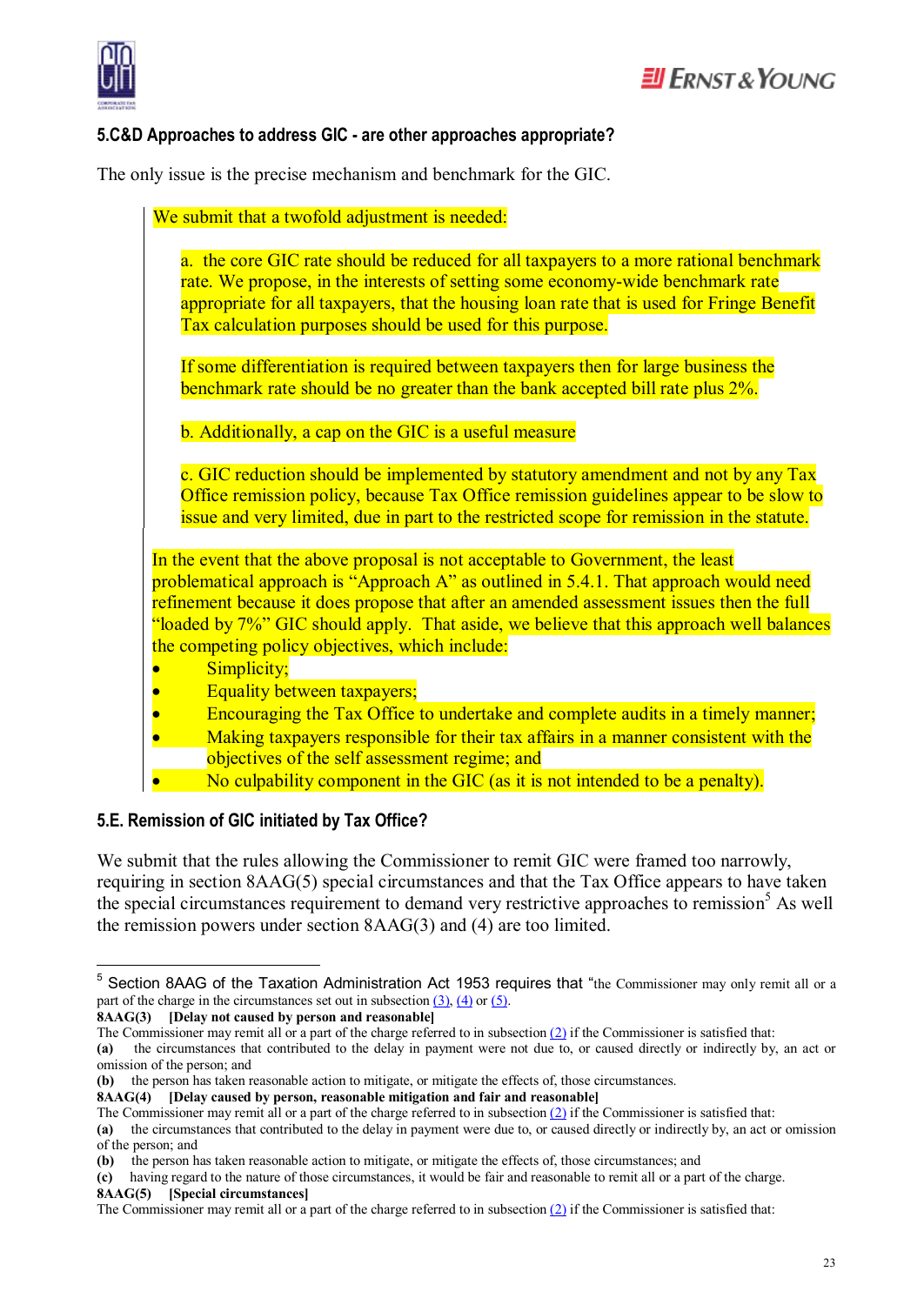

We submit that, additionally to the legislative adjustment recommended earlier: the Tax Office should have a stronger power to remit GIC, and

- a factor in the remission would be for the Tax Office to consider the taxpayer's marginal funding costs reasonably available (by which we do not mean some formal Tax Office investigation of a taxpayer's funding costs but a recognition of the normal commercial options available for a taxpayer to fund the relevant tax debt).
- the Tax Office must have the power to remit GIC prospectively as well as retrospectively. That is, the Tax Office must unambiguously be permitted to confirm remission of GIC prospectively (for example in relation to significant disputes which are moving towards litigation) rather than taxpayers having large exposures in respect of which they must subsequently go cap in hand to the Tax Office to seek remission.
- the Tax Office must issue a tax ruling or practice statement confirming its power and practice in relation to remission including prospective confirmation of remission of GIC.
- ability to formally object to remission decisions under the Income Tax Assessment Act rather than have an administrative review only.

#### **5.F. Standardising deductibility of GIC for non-corporate taxpayers**

#### We submit that if:

the GIC is restored to an equitable rate statutorily; and

- the Tax Office has clearer remission powers; and
- the Tax Office has clearer remission guidelines; and
- · the Tax Office is tasked with resolving tax disputes effectively and in a timely **manner**

the differential between a 47%-taxable taxpayer and a 30%-taxable company or a 15% taxable superannuation fund will become a secondary issue. So this additional aspect, while worthy, would add little to the self assessment system.

 $\overline{a}$ 

**<sup>(</sup>a)** there are special circumstances because of which it would be fair and reasonable to remit all or a part of the charge; or

**<sup>(</sup>b)** it is otherwise appropriate to do so."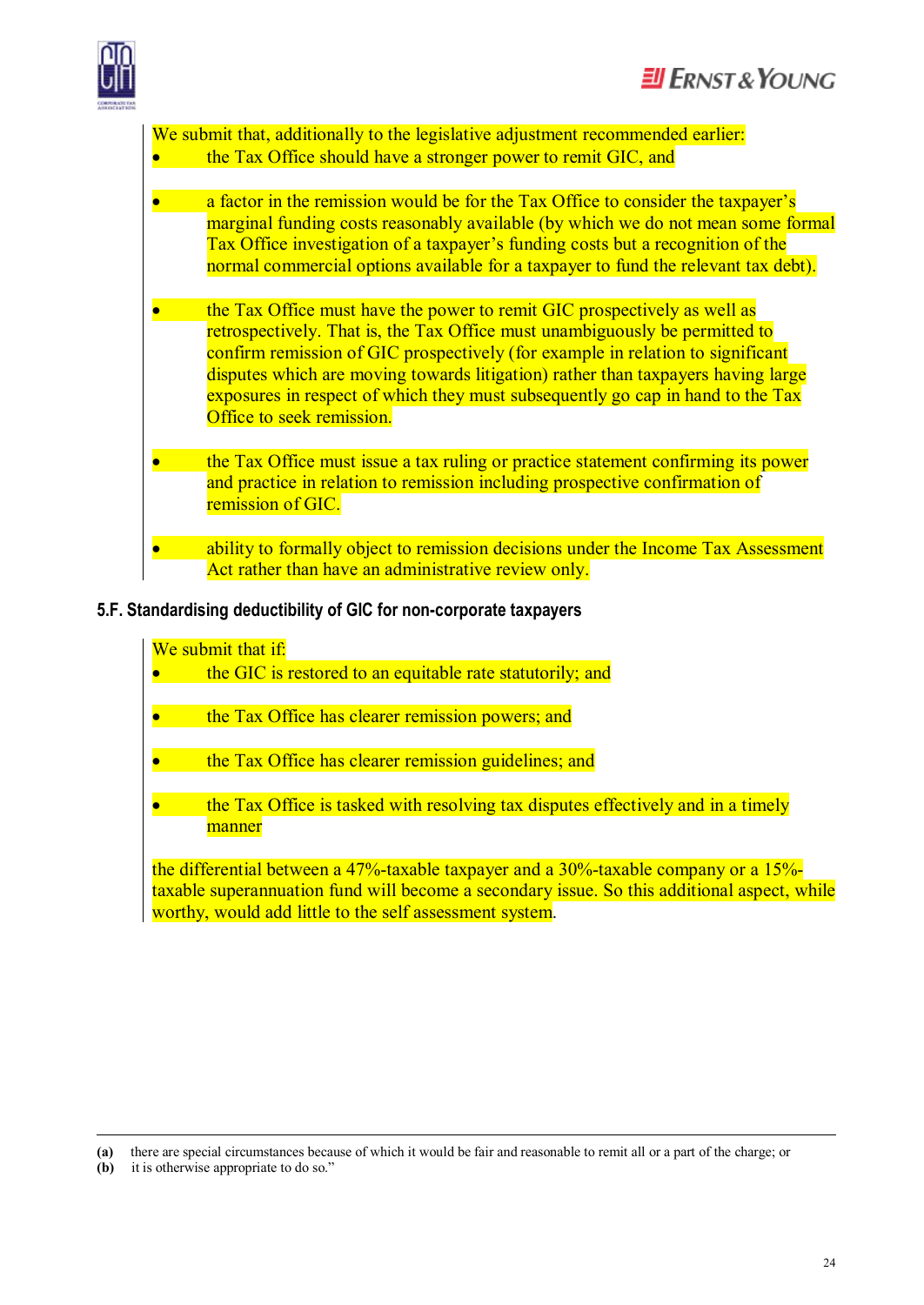

## **Other Issues - Tax Office discretions, time limits for elections**

#### **6.A Earlier Tax Office examination of returns, what categories and why**

As stated above, the compliance costs of providing answers after the event in relation to Tax Office reviews is much higher than providing information at the time the return is prepared or lodged or shortly afterwards.

Delayed queries and delayed Tax Office responses also cause wasteful compliance rework costs. That is, taxpayers are obliged to carry out their compliance on one basis at the time of entry into a transaction, and then again on an adjusted basis when the uncertainty is resolved which might require changed approaches, adding to compliance costs.

We support the recent initiatives of the Tax Office to distribute its Compliance Plans, the increased disclosures by the Commissioner of Taxation and the public release of standard questionnaires by the Tax Office in relation to consolidation issues. All such developments add transparency to the self assessment system and allow taxpayers to understand precisely what is expected of them ahead of time, to plan for necessary changes to their systems, and to prepare documentation for eventual possible review by the Tax Office.

We submit that the Tax Office should have a clear administration approach of:

- 1. Identifying its tax risks for early public announcements and for examination to be initiated as soon as returns have been lodged
- 2. Advising business taxpayers through alerts and other mechanisms **well ahead of time** any specific documentation and compliance material that it wishes taxpayers to retain or analyses that taxpayers must prepare to support their tax returns. This process must not involve mere 'fishing trips' for non-needed information.

In relation to any documentation requirements or queries involving tax return processes the Tax Office should seek to issue drafts of business tax returns well before the commencement of each year to give the taxpayer community time to prepare for document retention and preparation and for any systems changes.

This same approach should apply to all categories of taxpayer information requests and reviews including issues around:

- Transfer pricing

- participation in tax shelters, etc

and is a critical part of our recommended approach of a Tax Office focused on timely execution of issues and response to and communication with the community rather than one relying on long drawn-out processes which cause problems for community and Government.

We observe that the Tax Office has ample statutory powers in relation to specifying disclosures by taxpayers in tax returns.

3. Requests for information by the Tax Office should refer to the Tax Office Access guidelines and as set out in its Access guidelines the Tax Office should not seek taxpayer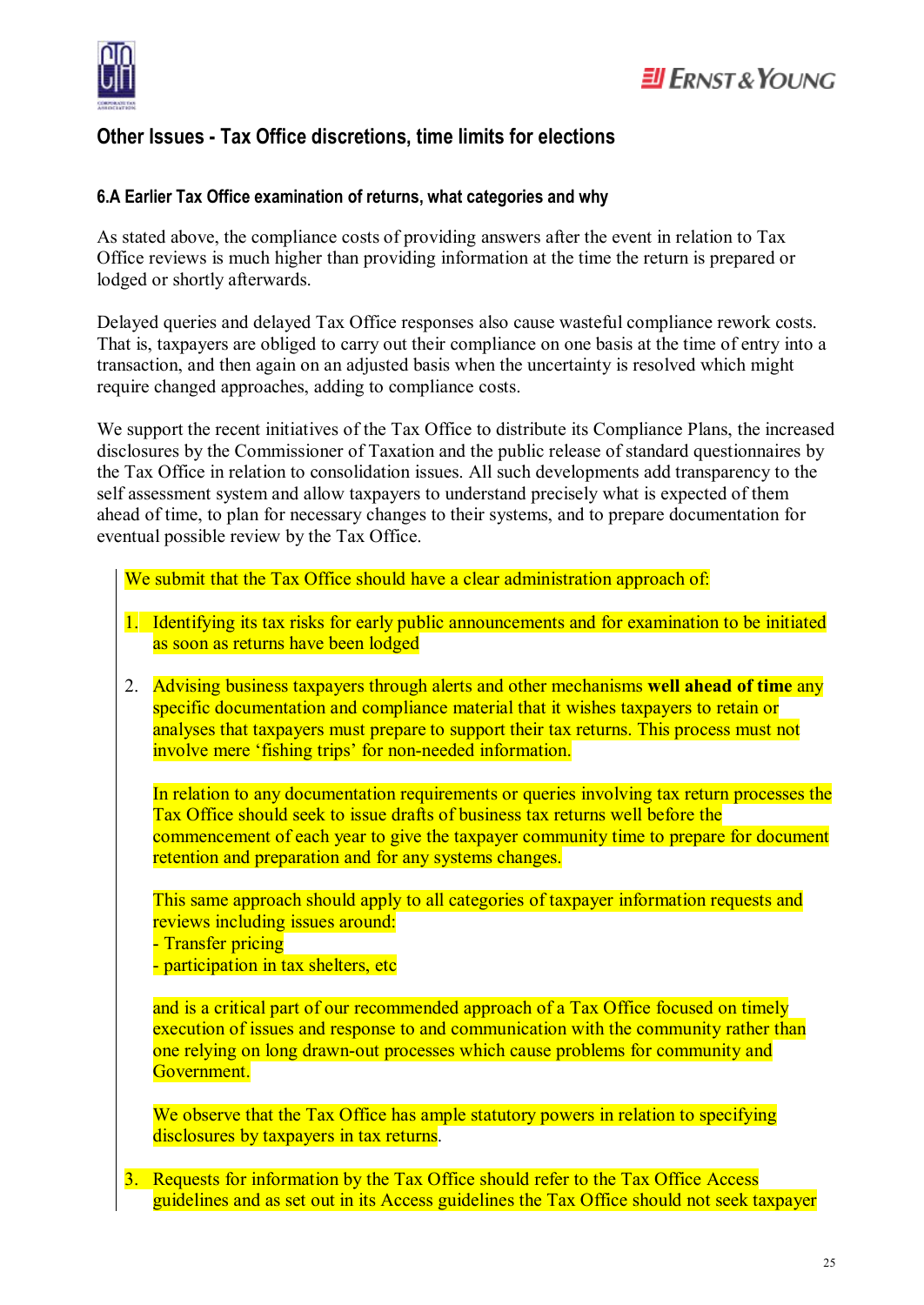

production of non-source documents, restricted source documents or legally privileged documents in its requests.

#### **6.E What information can the Tax Office collect more efficiently**

We have referred at 6.A. to the practices that the Tax Office should adopt for all information requests after lodgment of returns.

We submit that, when seeking information from large business taxpayers, the Tax Office should specify information requests well ahead of time where they relate to information from business processes and IT systems. A desirable objective is for the Tax Office to identify the information requests in relation to a year prior to the commencement of the year in order that a taxpayer can prepare their information-collection processes.

#### **6.H Discretions as to liability that might be rewritten or added**

We agree that it is inappropriate for the Tax Office to have general discretions that can significantly affect taxable income.

The tax law improvement process involved an extended approach of eliminating Tax Office discretions and seeking to replace these with "objective" tests or tests which look to the taxpayer to establish whether it is reasonable to infer compliance with the relevant law.

Unfortunately however, the introduction of objective tests and requiring taxpayer inferences is very problematical against an environment where:

- (a) there is much uncertainty in relation to the law, and
- (b) taxpayers are looking towards some compliance shortcuts or accommodation by the revenue collector in terms of what is reasonable.

In some cases the withdrawal of Tax Office discretions results in taxpayer concern and requests for improvement of the law because taxpayers consider themselves unable to determine whether it is reasonable for them to assume compliance with various aspects of the law. An example arose in relation to company losses where the previous Tax Office discretion to accept compliance with the rules for the continuity of ownership test (COT) was replaced by a requirement for a taxpayer to consider it reasonable to assume compliance. The Tax Office considered itself unable to give guidance as to when a taxpayer can consider it reasonable to assume compliance. Taxpayers had uncertainty as to their outcome, and this caused pressure on Government to amend the COT. A briefing note to the National Tax Liaison Group meeting of 6 December follows:

"The Commissioner recognises that various practical difficulties can and do arise in applying the tests in Subdivision 165-D of the *ITAA 1997* for finding out whether a company has maintained the same owners. Generally speaking, the tests require an examination of the facts and the circumstances in each case to determine whether it is objectively reasonable to assume that continuity of underlying ownership has been maintained. Without a factual basis for an assumption of continuity, it cannot be a reasonable assumption.

Some of the specific matters raised highlight the problem that it is often difficult to establish sufficient facts to support an assumption of continuity.

Nevertheless, under the current law the Commissioner has no discretion to not apply the tests in specific cases or to determine that they should not apply to certain classes of case which regularly pose practical issues. In these circumstances, it is a matter for Government to determine the need for and direction of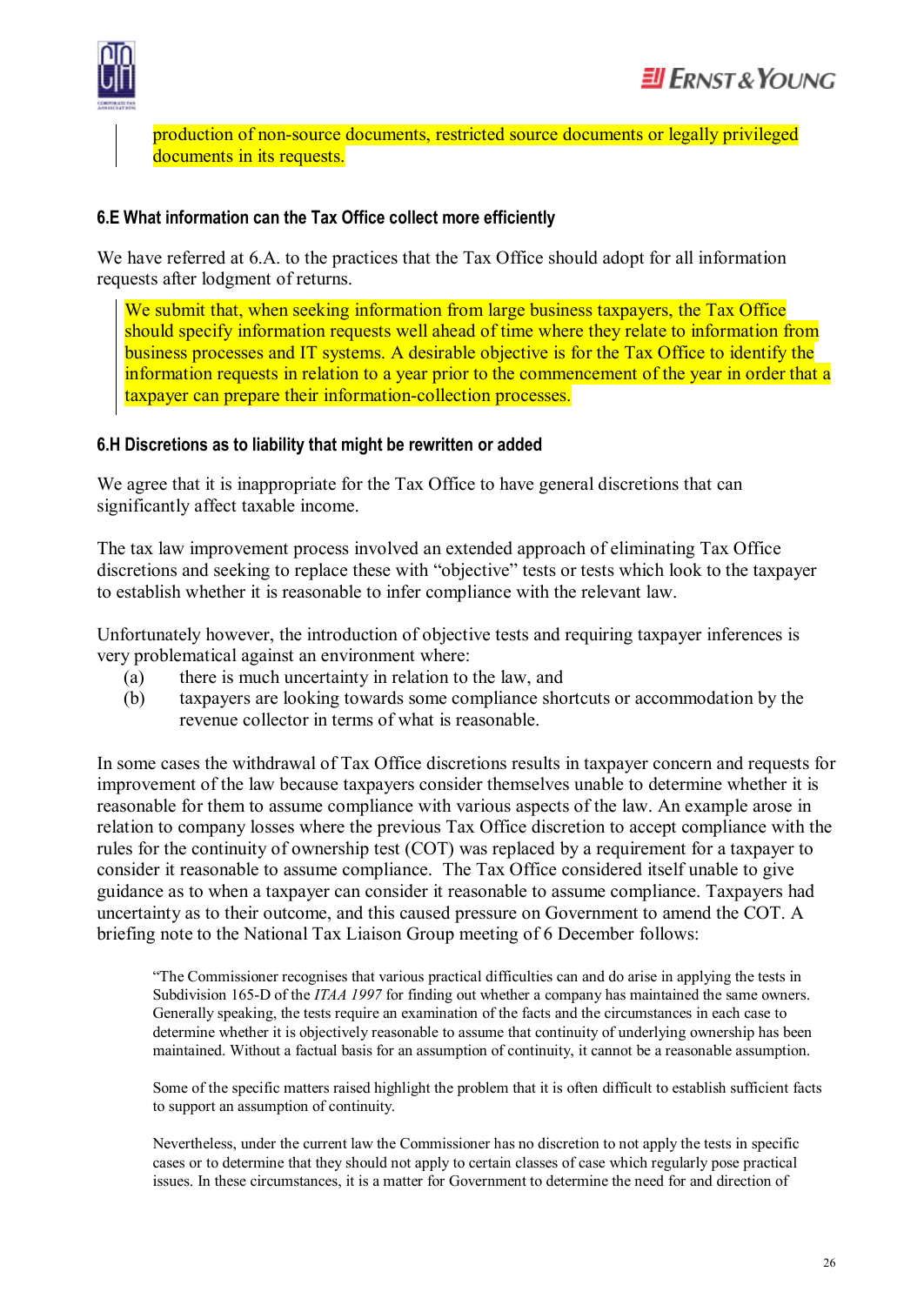

legislative change. Accordingly, the Commissioner cannot provide commentary on likely timetables and actions to resolve the difficulties…"

We recognise the Commissioner's view but consider it unreasonable in a self assessment system for the administrator to consider it unable to provide guidance or certainty to taxpayers.

We submit that, in relation to any issue where there is an "objective reasonableness" test in the tax law, that the Tax Office should be authorised to and expected to rule that it will accept that it is reasonable to assume that a taxpayer has complied with the requirements of the test.

#### **Compliance Shortcuts, whether by added discretionary or existing powers**

The Tax Office must be able to accept taxpayer compliance shortcut approaches as constituting acceptable compliance with the requirements of the law where such shortcut mechanisms may result in compliance with the law in a more efficient manner.

The Tax Office appears to us to have ample power under the general administration powers but occasionally the Commissioner and various senior officers suggest restrictions to their power pursuant to the Financial Management Accountability Act 1997 or under the Taxation Administration Act.

Uncertainty cannot be allowed to continue as a hindrance to effective administration.

The need for compliance shortcuts is seen for example in relation to consolidation and in relation to foreign exchange transactions, where the law is highly complex and prescriptive, making strict compliance with the law extremely costly and unrealistic for many corporations.

| We submit that there are various actions to enhance compliance shortcuts in a self |  |  |  |
|------------------------------------------------------------------------------------|--|--|--|
| assessment environment:                                                            |  |  |  |

- 1. Increased emphasis on regulation making power in the tax law, enabling Treasury and Government to introduce regulations which will enable more efficient methods of compliance to be specified whenever needed, without the requirement for the legislative processes and delays;
- 2. The Tax Office should publicly state its policy and authorisation in relation to the development of compliance shortcuts in the manner discussed below;
- 3. The Tax Office to accept compliance shortcut processes from individual taxpayers, and to prescribe administrative shortcuts for categories of taxpayers in relation to particular tax rules to enable taxpayers to efficiently comply with the policy intent of the law. A series of factors which might be included in Tax Office acceptance of compliance shortcuts include:
- Tax Office compliance shortcut acceptance processes being exercised so as to reduce taxpayer compliance costs;
- Tax Office shortcuts not to be compulsory (that is, allowing taxpayers who are prepared to incur the costs of the longer form statutory approaches to do so, thus providing an additional layer of protection against unwarranted operation of this power by the Tax Office); and
- the Tax Office to publicise such shortcuts publicly.